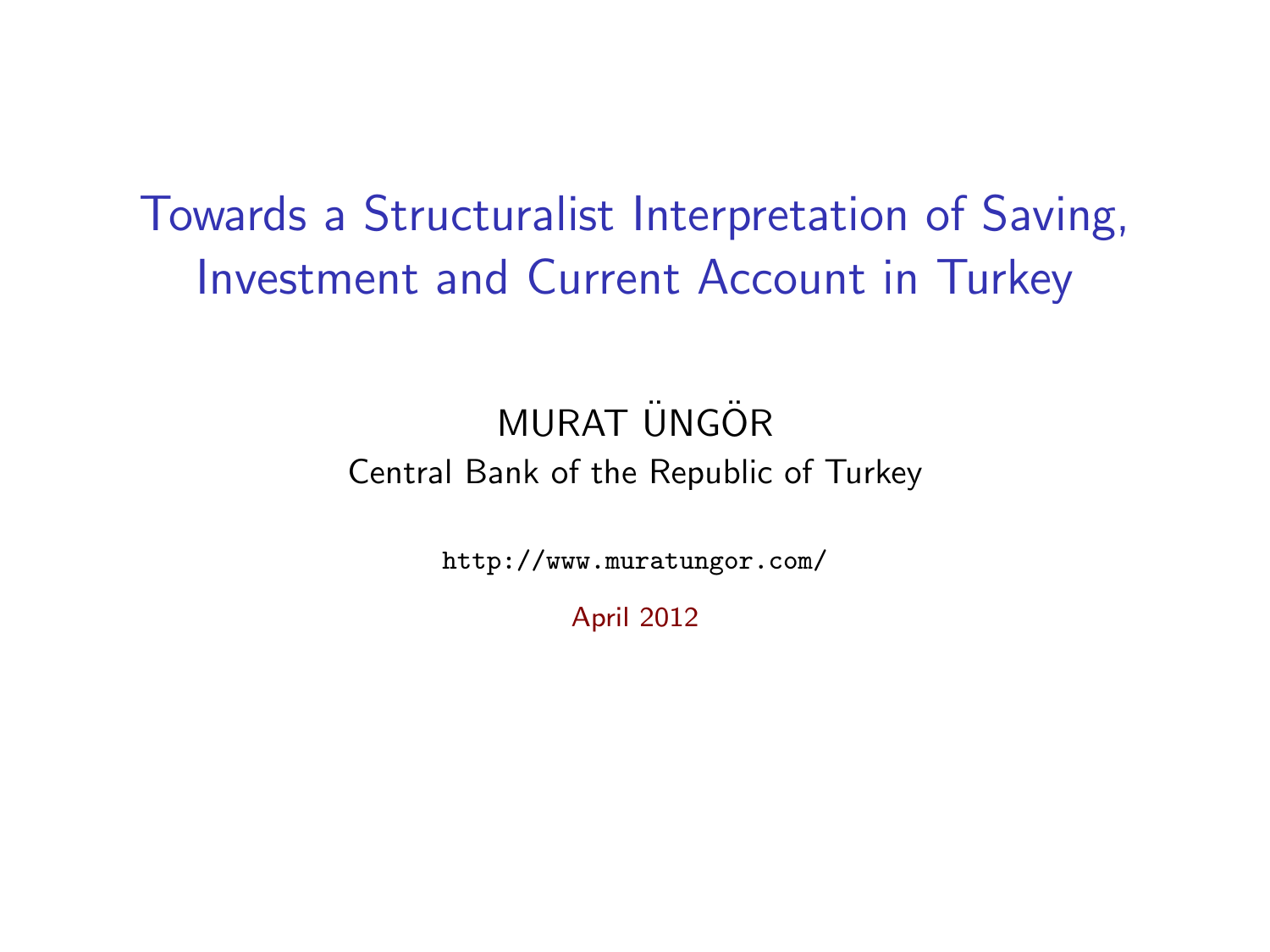## We live in the age of global imbalances...



(Source: World Bank Development Indicators Database)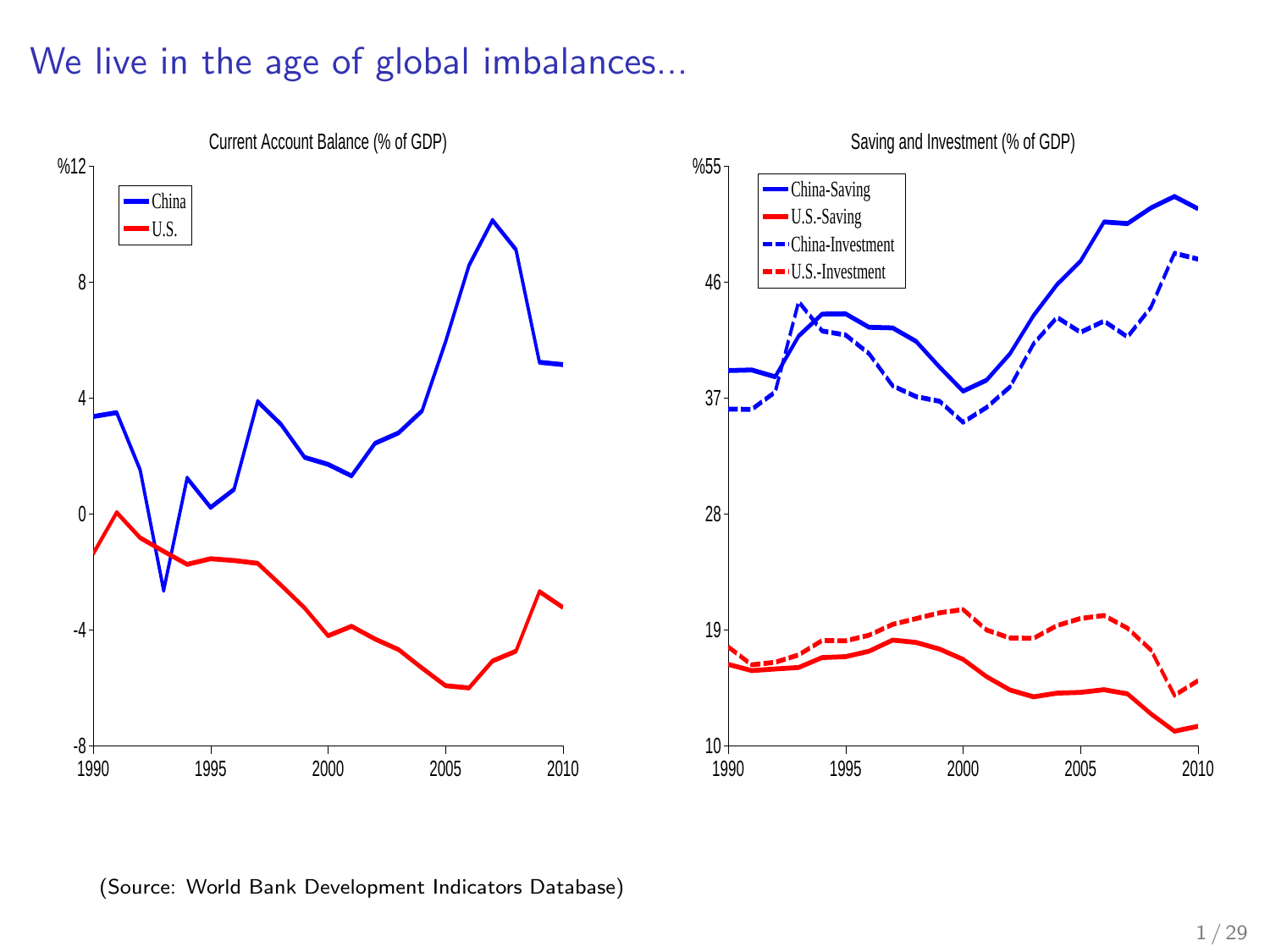#### Convergence to the Frontier, 1950-2011



(Source: The Conference Board Total Economy Database) 2 / 29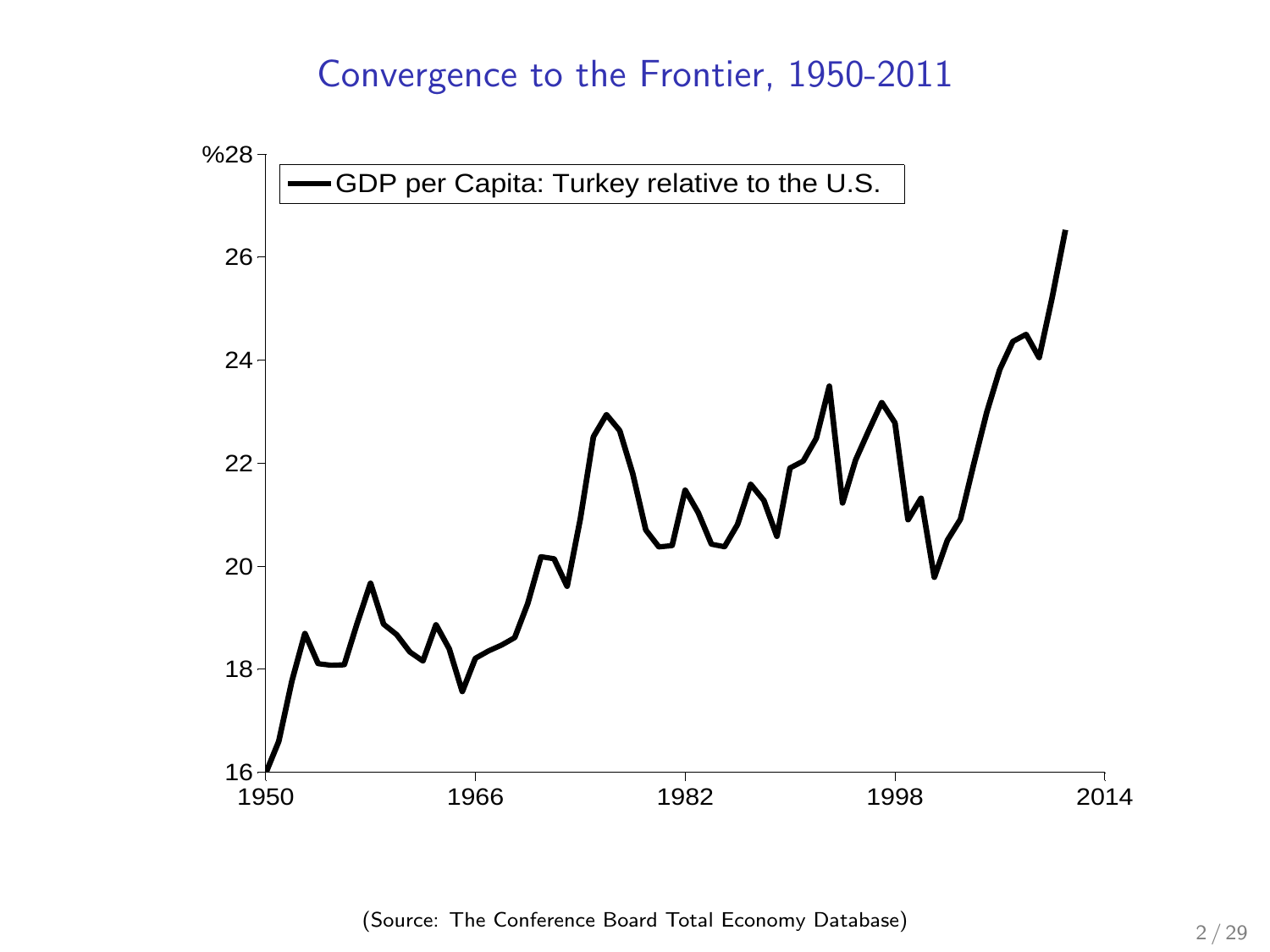### Saving, Investment, and Current Account in Turkey, 1998-2010





(Source: T.R. Ministry of Development)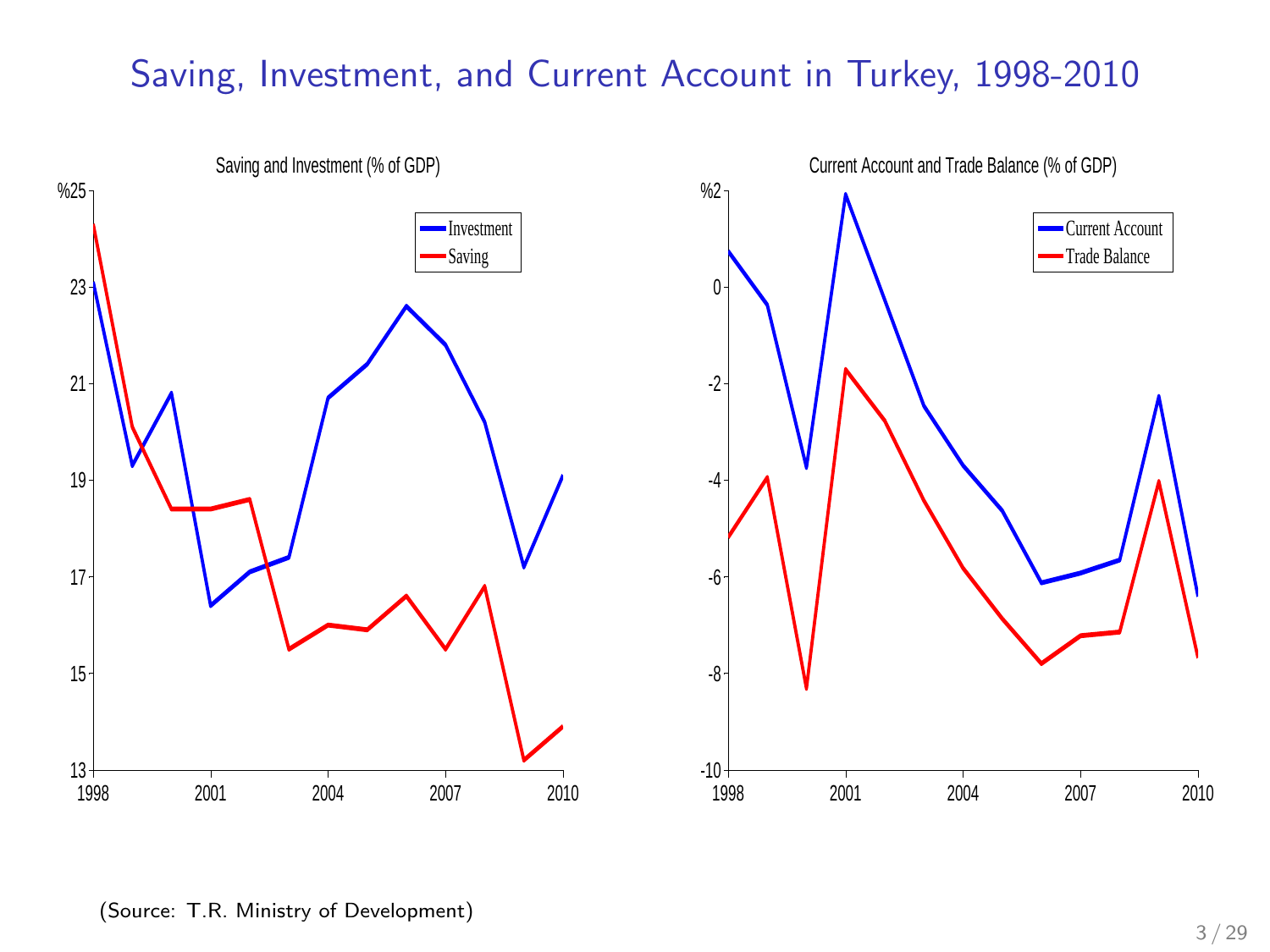To what extent can a growth model be an effective tool in understanding the behavior of the saving/investment rate in Turkey?

Do changes in the total factor productivity (TFP) growth rate alone generate most of the changes in the saving/investment rate in Turkey?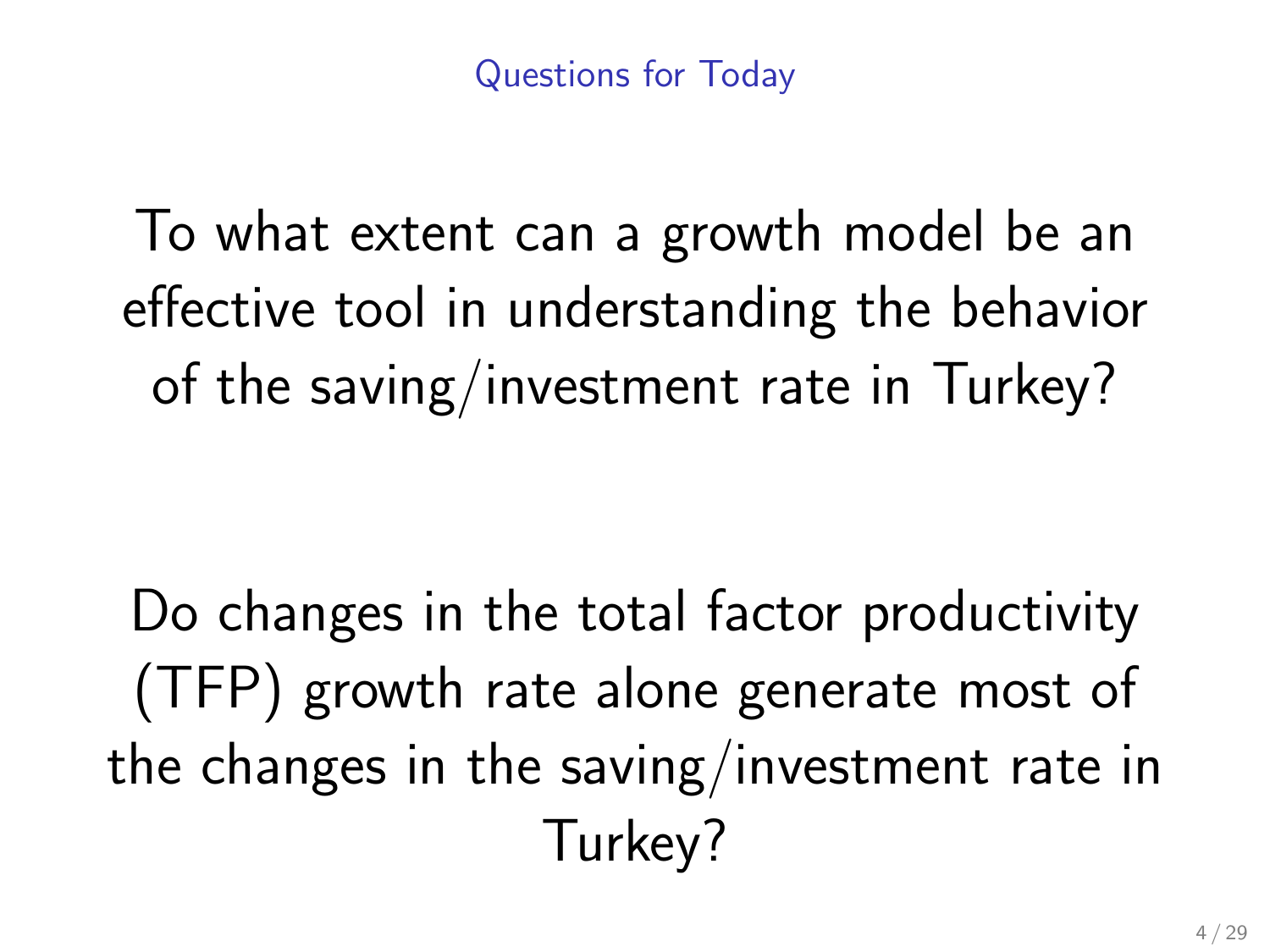# MODEL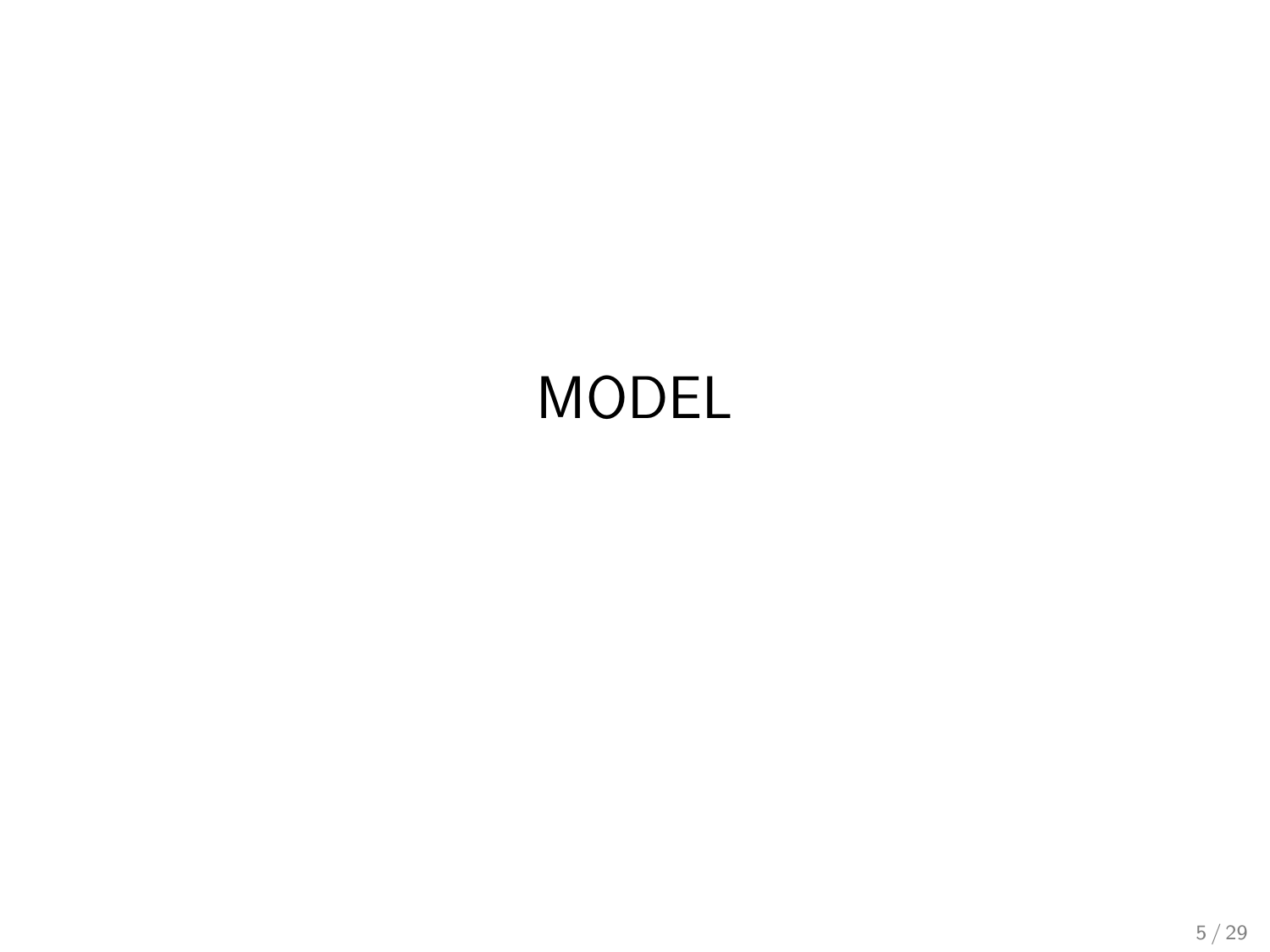### **Technology**

The aggregate production function is given by

$$
Y_t = A_t K_t^{\theta} (H_t)^{1-\theta} \tag{1}
$$

 $Y_t$  is aggregate output

 $A_t$  is TFP

 $\mathcal{K}_t$  is aggregate capital

 $H_t$  is aggregate hours

 $\theta$  is capital's share of income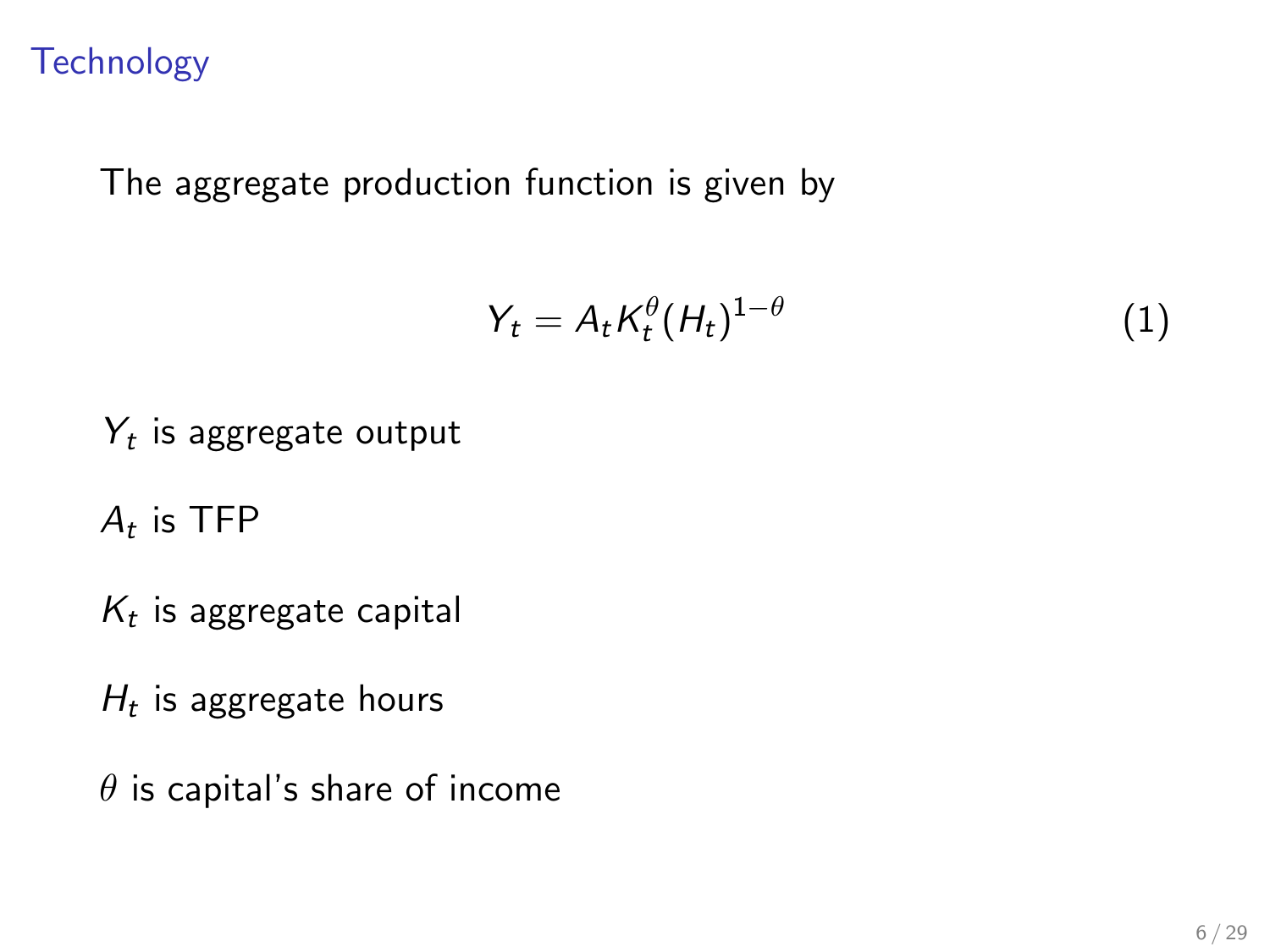#### **Technology**

TFP factor grows exogenously at the rate  $\gamma_t$ :

$$
\gamma_t \equiv (A_{t+1}/A_t)^{1/(1-\theta)} \tag{2}
$$

The capital stock evolves according to the law of motion:

$$
K_{t+1} = (1 - \delta)K_t + X_t \tag{3}
$$

 $X_t$  is aggregate investment and  $\delta$  is the depreciation rate of capital at time t.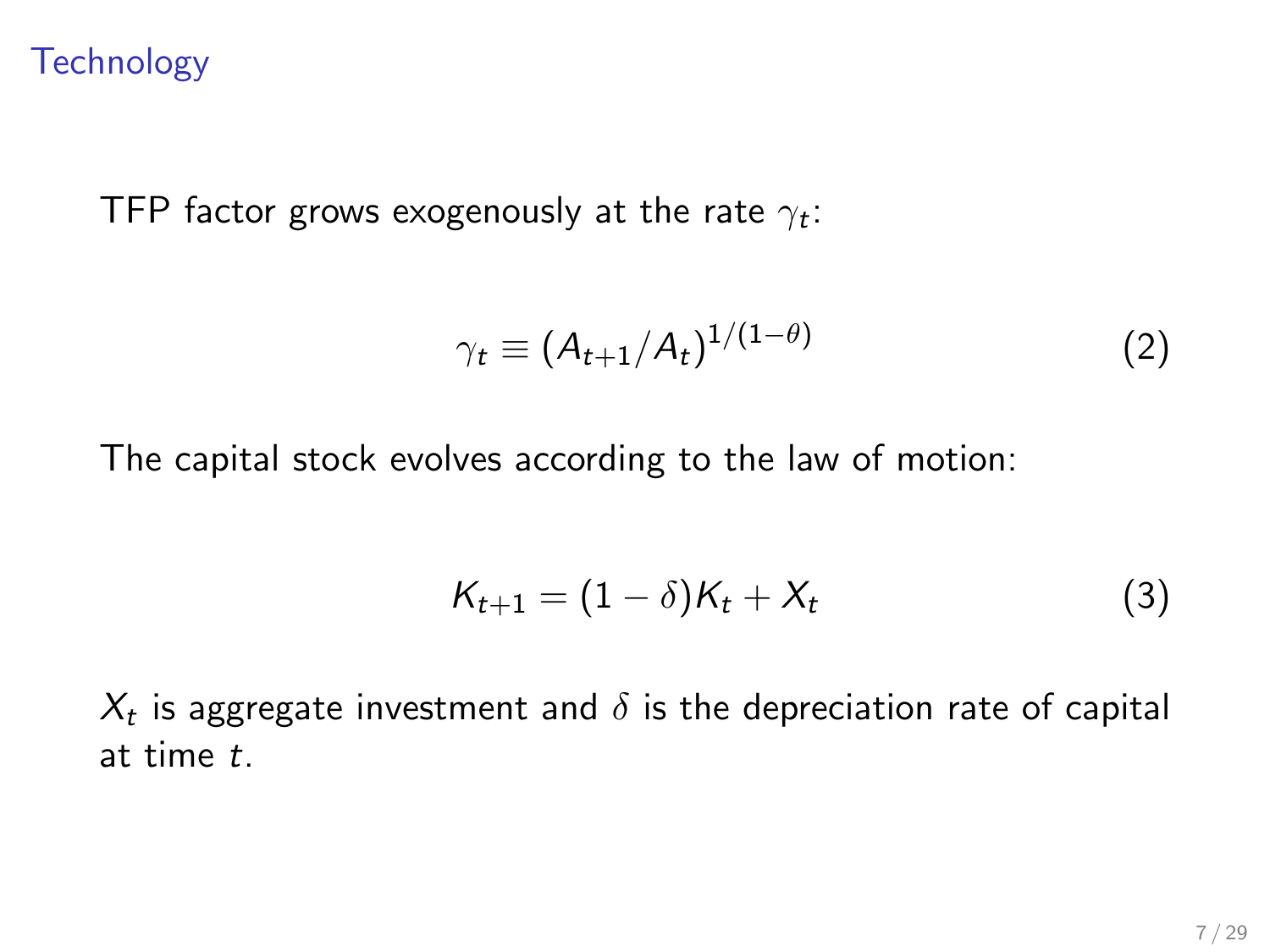#### **Households**

The stand-in household's utility function is:

$$
\sum_{t=0}^{\infty} \beta^t N_t \Big( \log c_t + \alpha \log (T - h_t) \Big), \tag{4}
$$

The size of the household evolves over time exogenously:

$$
\eta_t \equiv N_{t+1}/N_t. \tag{5}
$$

$$
c_t \equiv C_t/N_t
$$
 is per member consumption

#### T is time endowment per member

 $h_t \equiv H_t/W_t$  is hours worked per member

 $\alpha$  is the share of leisure in the utility function

$$
\beta \text{ is the discount factor, } 0 < \beta < 1.
$$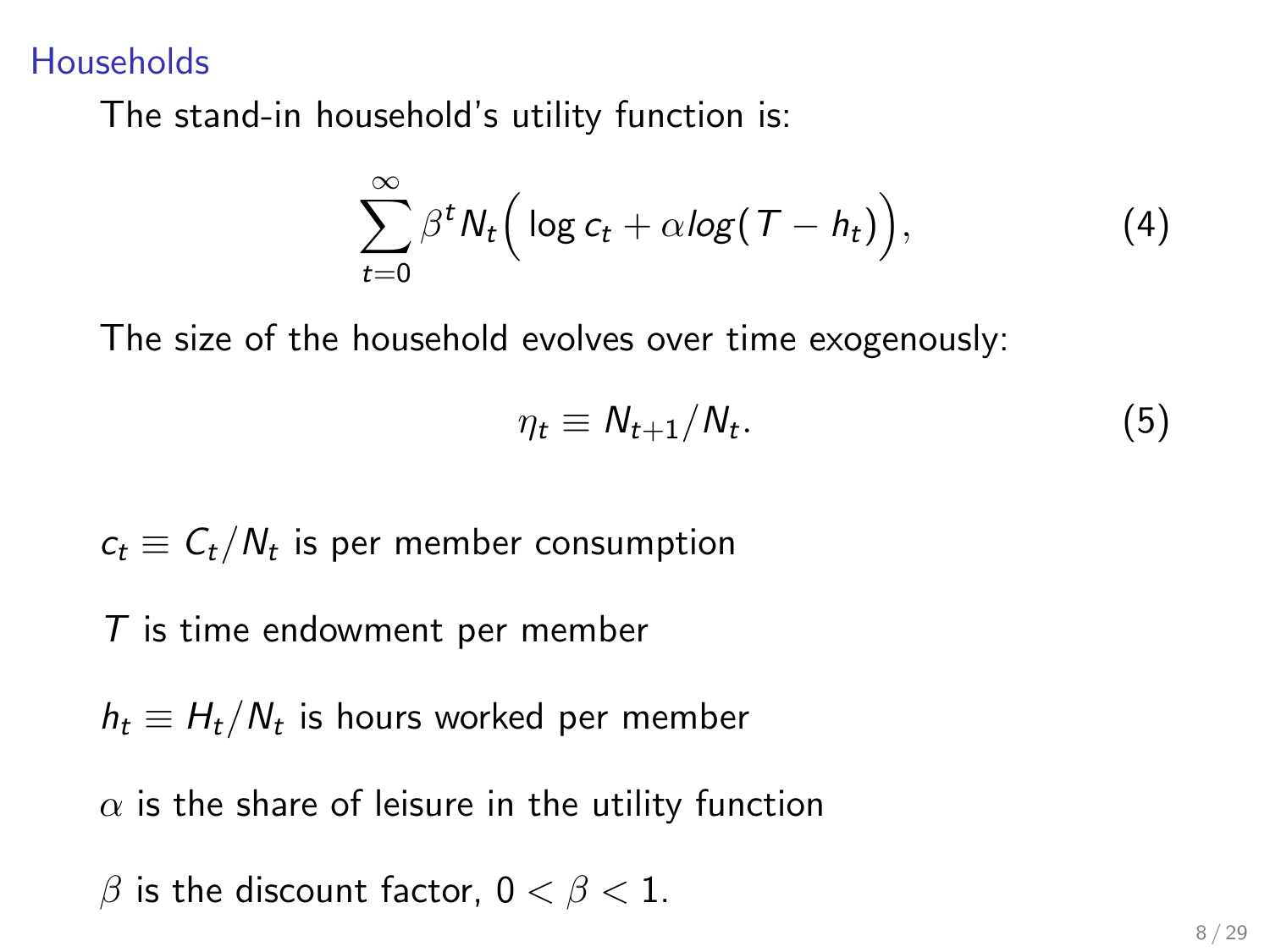#### The stand-in household solves

$$
max \quad \sum_{t=0}^{\infty} \beta^t N_t \Big( \log c_t + \alpha \log (T - h_t) \Big)
$$

subject to

$$
C_t + X_t = \omega_t H_t + r_t K_t - \tau_t (r_t - \delta) K_t - \pi_t, \quad t = 0, 1, 2, \dots,
$$
  
given  $K_0 > 0$ .

 $\omega_t$  is the real wage

 $r_t$  is the rental rate of capital

 $\tau_t$  the tax rate on capital income

 $\pi_t$  is a lump sum tax

Households are assumed to own the capital stock,  $K_t$ , and rent it to businesses.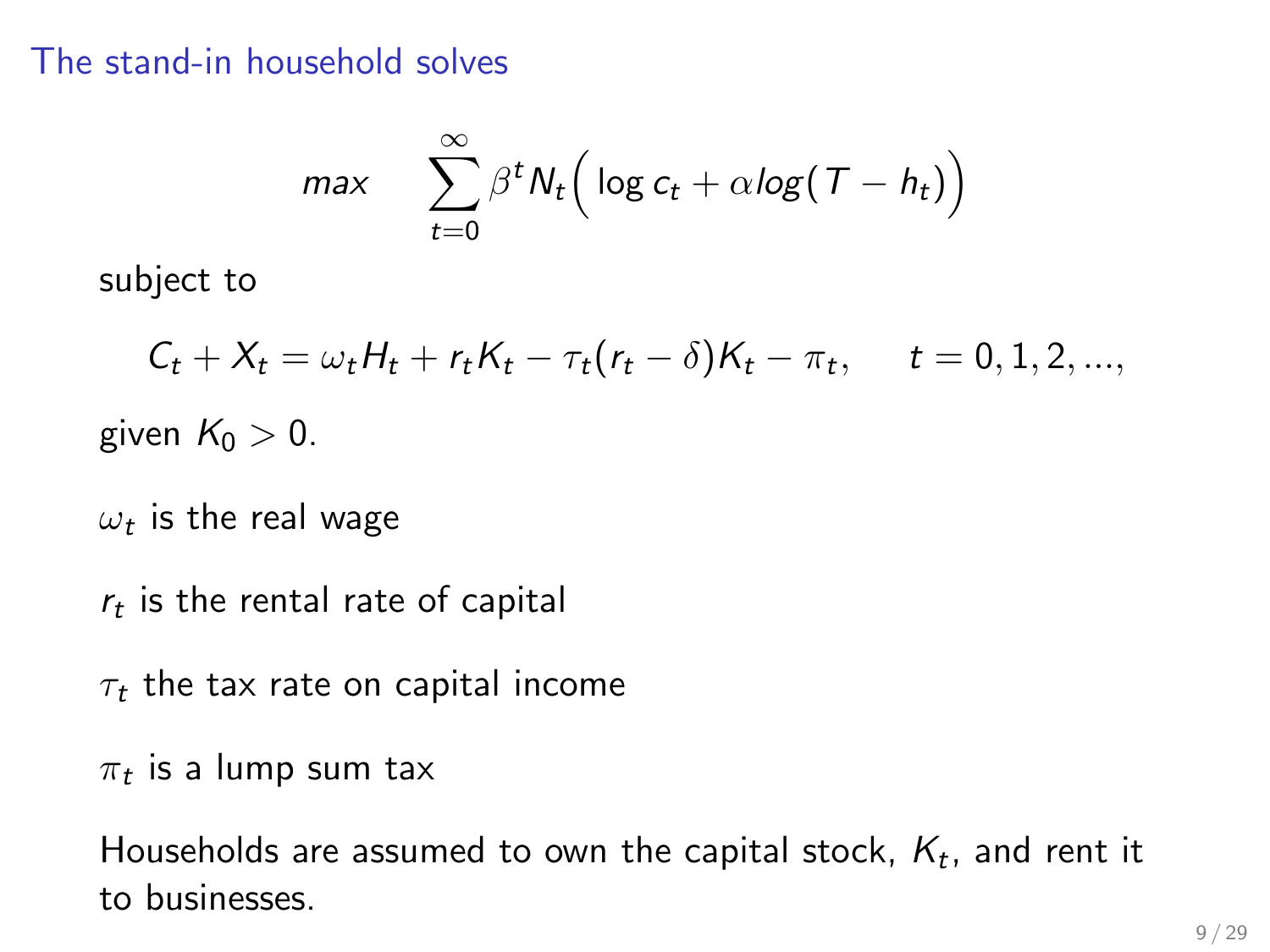#### Government

There is a government that taxes income from capital (net of depreciation) and uses the proceeds to finance an exogenously given stream of government purchases  $\mathit{G}_{t}.$ 

A lump-sum tax  $\pi_t$  is used to ensure that the government budget constraint is satisfied each period:

$$
G_t = \tau_t (r_t - \delta) K_t + \pi_t. \tag{6}
$$

By treating the capital tax income rate  $\tau_t$  as a policy parameter, we are assuming that changes in government purchases are financed by changes in the lump-sum tax  $\pi_t.$ 

Thus, Ricardian Equivalence holds.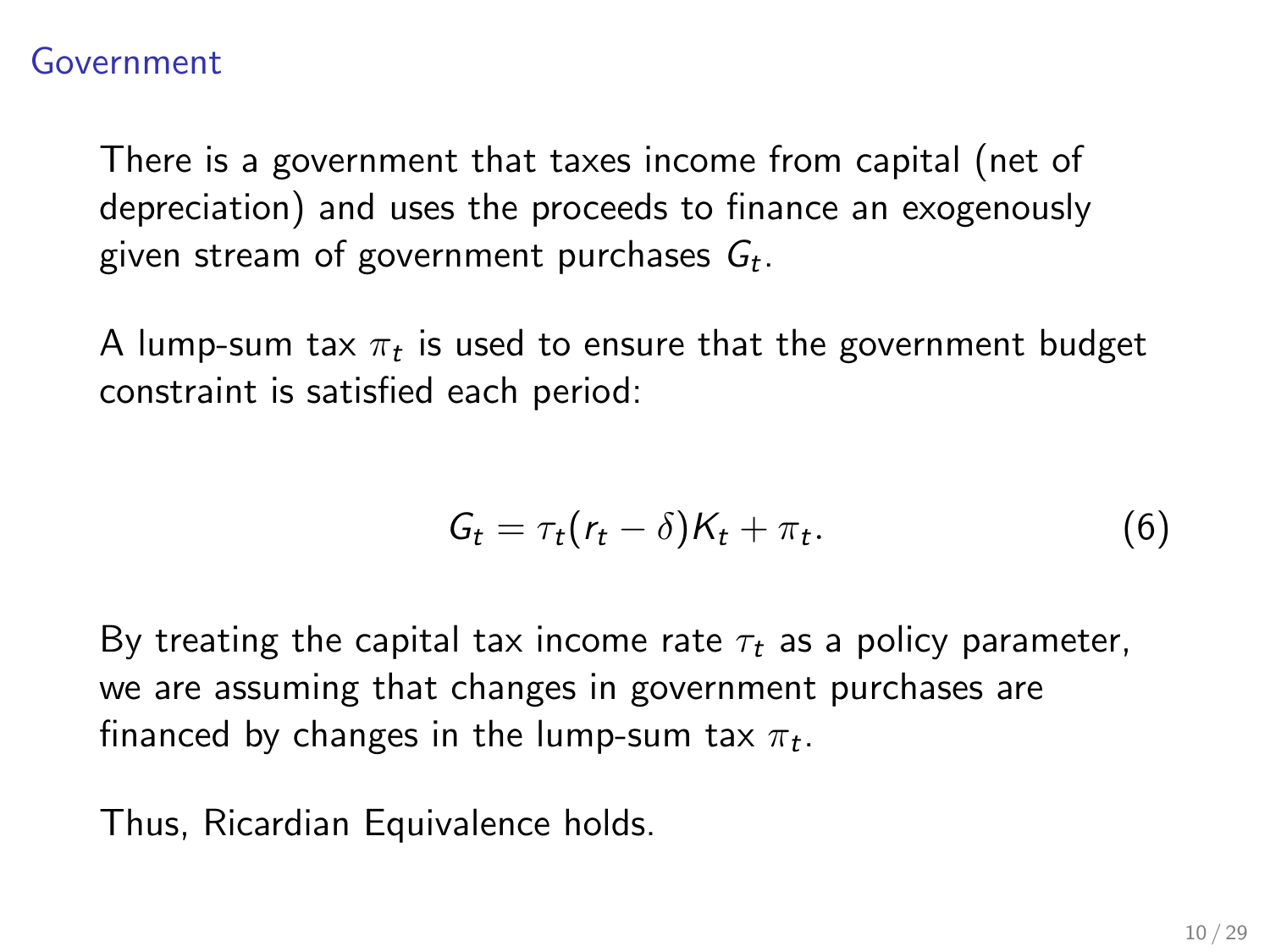# SOLUTION PROCEDURE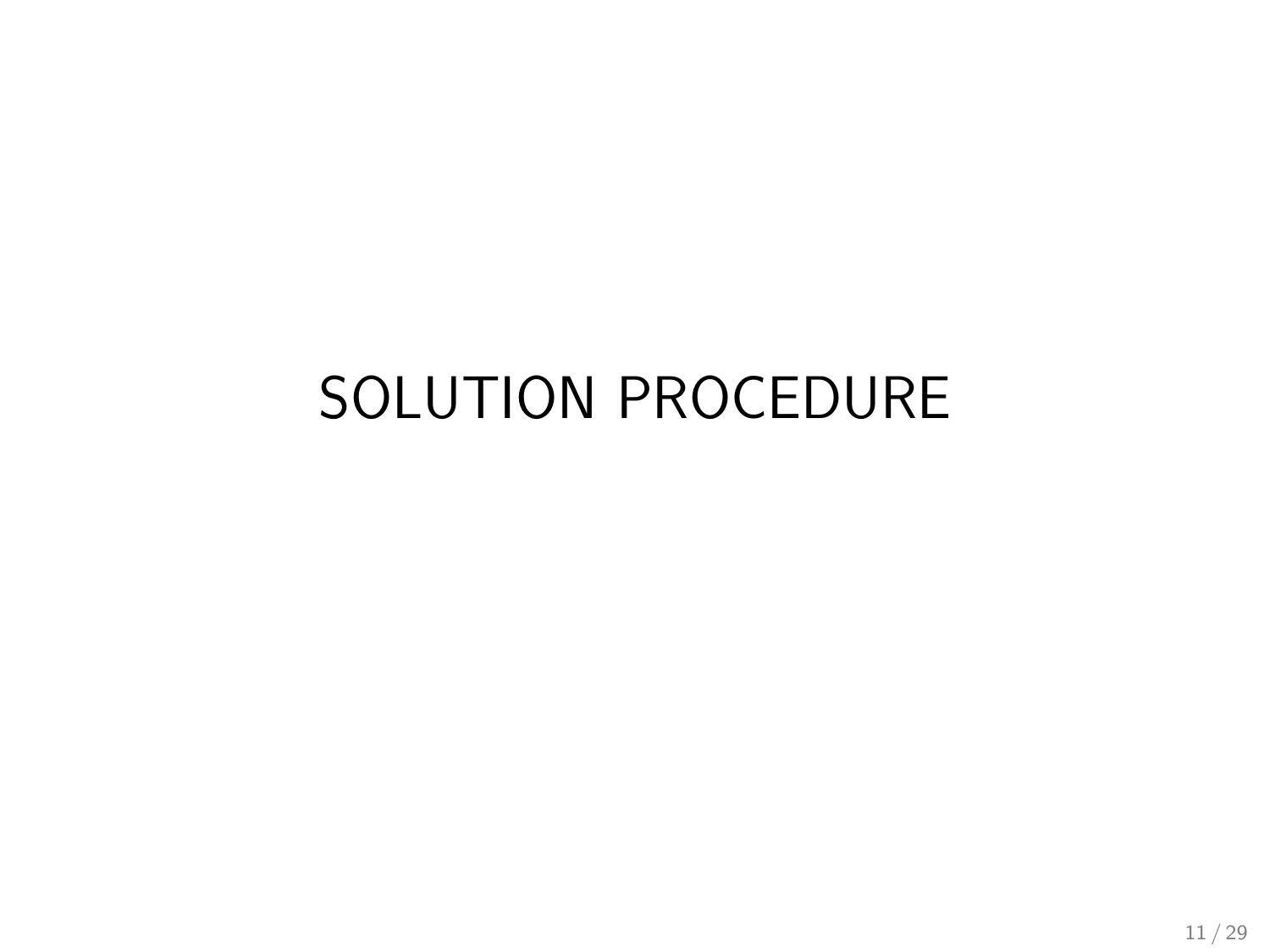## Hayashi-Prescott (2002) and Chen-İmrohoroğlu-İmrohoroğlu (2006)

- 1. We derive the equilibrium conditions of the model, detrend variables to induce stationarity, and then impose these steady-state conditions.
- 2. We calibrate the model parameters and exogenous variables, and compute a steady-state for Turkish economy.
- 3. We use a shooting algorithm from given initial conditions toward the steady-state to compute the transition path.
- 4. We start from a given value of  $K_0$ ; guess a value for  $C_0$  and use the Euler equation and resource constraint to obtain a path for  $C_t$ ,  $H_t$  and  $K_{t+1}$  towards their steady-state values.
- 5. If the path does not connect with the steady-state, we iterate on the initial guess for  $C_0$  using this algorithm until convergence to the steady-state is obtained.
- 6. Equipped with the equilibrium path of  $\mathcal{C}_t$ ,  $H_t$  and  $\mathcal{K}_{t+1}$  ; we can then use other equilibrium conditions to construct time paths of all aggregate quantities and prices.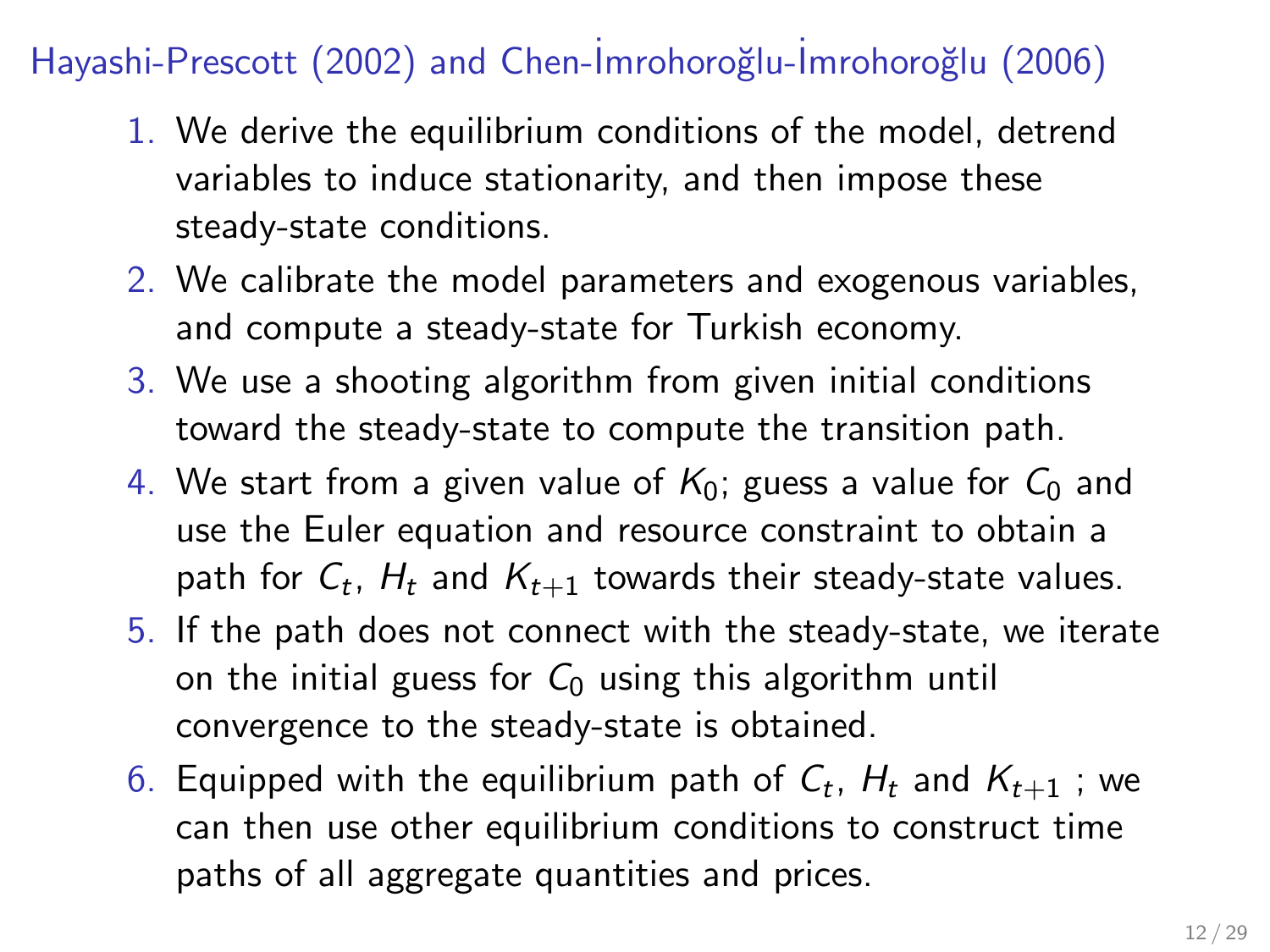## Equilibrium Conditions

Substituting the production function, the marginal productivity conditions, and the capital accumulation equation into the household's first-order conditions and the resource constraint, we obtain the following equilibrium conditions:

$$
C_t = (1/\alpha)(T - h_t)N_t(1-\theta)A_tK_t^{\theta}(H_t)^{1-\theta}
$$
 (7)

$$
\frac{C_{t+1}}{N_{t+1}} = \frac{C_t}{N_t} \beta \left\{ 1 + (1 - \tau_{t+1}) \left[ \theta A_{t+1} K_{t+1}^{\theta - 1} (H_{t+1})^{1 - \theta} - \delta \right] \right\}
$$
 (8)

$$
K_{t+1} = (1 - \delta)K_t + A_t K_t^{\theta} (H_t)^{1-\theta} - C_t - G_t \tag{9}
$$

These equations together determine the sequence of  $\{\mathsf C_t,\mathsf K_t,\mathsf H_t\}$ given the sequence of  $\{A_t, N_t, G_t\}$  as well as the initial value for  $K_t$ .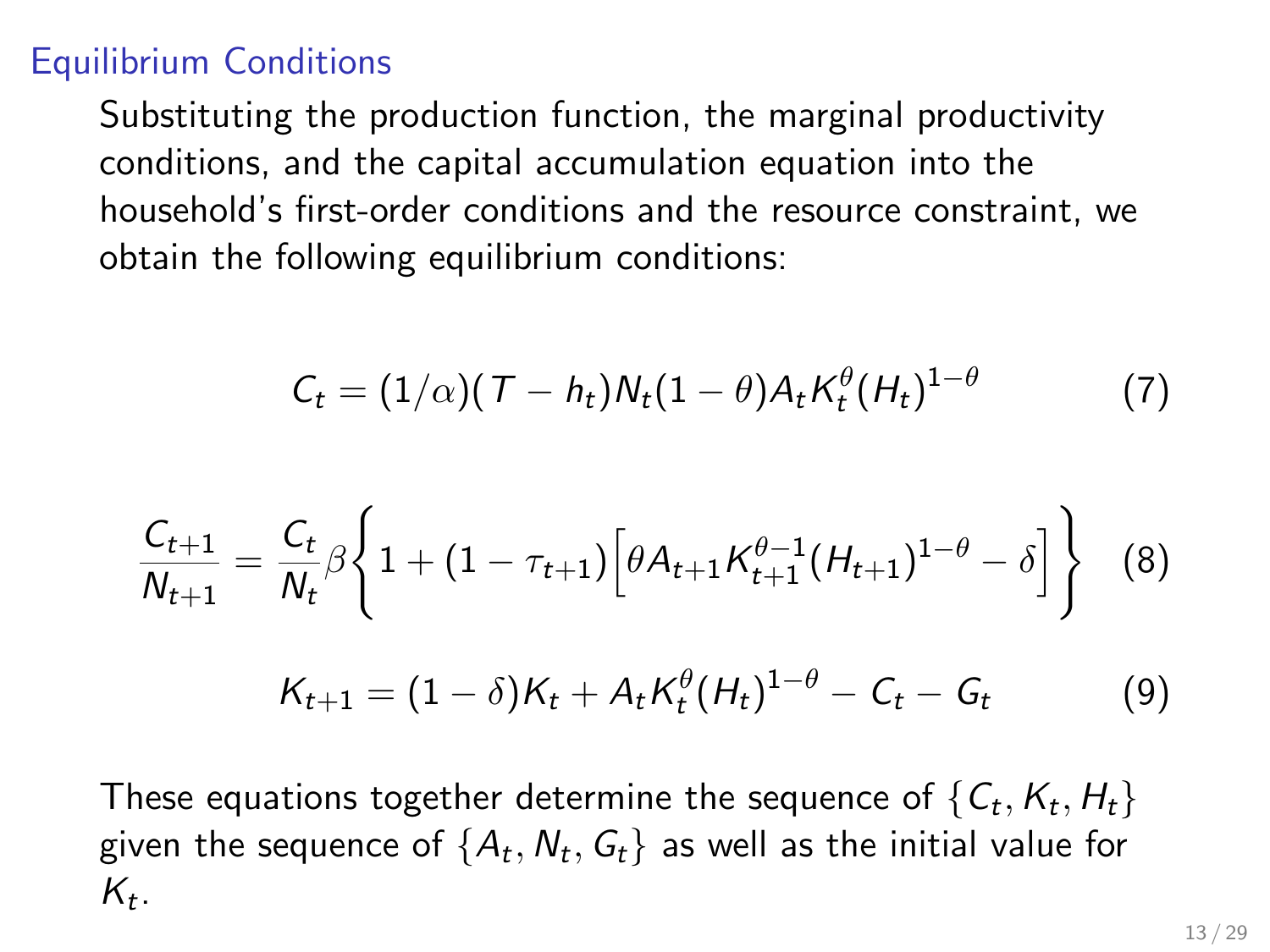We can detrend the model by defining

$$
\tilde{k}_t \equiv \frac{K_t}{A_t^{\frac{1}{1-\theta}} N_t}, \quad \tilde{c}_t \equiv \frac{C_t}{A_t^{\frac{1}{1-\theta}} N_t}, \quad \tilde{y}_t \equiv \frac{Y_t}{A_t^{\frac{1}{1-\theta}} N_t},
$$
\n
$$
\gamma_t \equiv \left(\frac{A_{t+1}}{A_t}\right)^{\frac{1}{1-\theta}}, \quad \eta_t \equiv \frac{N_{t+1}}{N_t}, \quad \Psi_t \equiv \frac{G_t}{Y_t}.
$$

Detrended capital-labor ratio,  $\tilde{x}_t \equiv \frac{\tilde{k}_t}{\hbar}$  $\frac{\kappa_t}{h_t}$ .

Now, three equilibrium conditions become

$$
\tilde{c}_t = (1/\alpha)(\mathcal{T} - h_t)(1-\theta)x_t^{\theta}, \qquad (10)
$$

$$
\tilde{c}_{t+1} = \frac{c_t}{\gamma_t} \beta \Big[ 1 + (1 - \tau_{t+1}) (\theta x_{t+1}^{\theta - 1} - \delta) \Big], \tag{11}
$$

$$
\tilde{k}_{t+1} = \frac{1}{\gamma_t \eta_t} \left\{ \left[ (1 - \delta) + (1 - \Psi_t) x_t^{\theta - 1} \right] \tilde{k}_t - \tilde{c}_t \right\}.
$$
 (12)

These three equations determine  $\{x_t, \tilde{c}_t, \tilde{k}_t\}$  given  $\{\gamma_t, \eta_t, \tau_t, \Psi_t\}$ .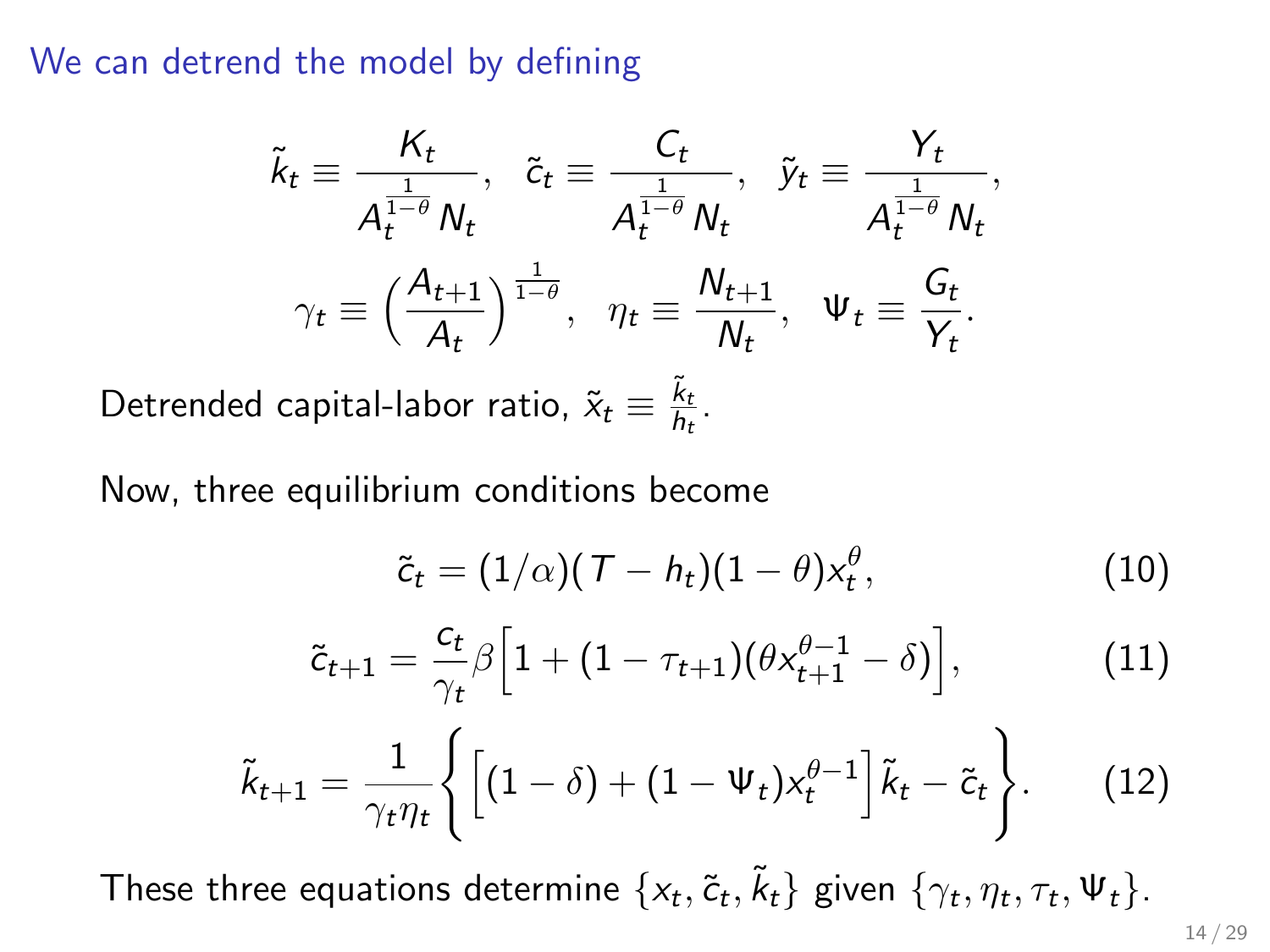Steady State

If  $\{x, \tilde{c}, \tilde{k}\}$  are steady-state values of  $\{x_t, \tilde{c}_t, \tilde{k}_t\}$  when  $\{\gamma_t, \eta_t, \tau_t, \Psi_t\}$  are constant at  $\{\gamma, \eta, \tau, \Psi\}$ , they satisfy

$$
\tilde{c} = (1/\alpha)(T - h)(1 - \theta)x^{\theta}, \qquad (13)
$$

$$
1 = (\beta/\gamma) \Big[ 1 + (1 - \tau)(\theta x^{\theta - 1} - \delta) \Big], \tag{14}
$$

$$
\tilde{k} = (1/\gamma \eta) \left\{ \left[ (1-\delta) + (1-\Psi) x^{\theta-1} \right] \tilde{k} - \tilde{c} \right\}.
$$
 (15)

These three steady-state equations can be solved for  $\{x, \tilde{c}, \tilde{k}\}$  as

$$
x = \left(\frac{\frac{\tilde{\beta}-1}{1-\tau} + \delta}{\theta}\right)^{\frac{1}{\theta-1}},\tag{16}
$$

$$
\tilde{c} = (1/\alpha)(1-\theta)(T-h)x^{\theta}, \qquad (17)
$$

$$
\tilde{k} = \frac{\tilde{c}}{(1-\delta) + (1-\Psi)x^{\theta-1} - \gamma\eta}.
$$
\n(18)

The steady-state value of detrended output is given by  $\tilde{v} = \tilde{k}x^{\theta-1}$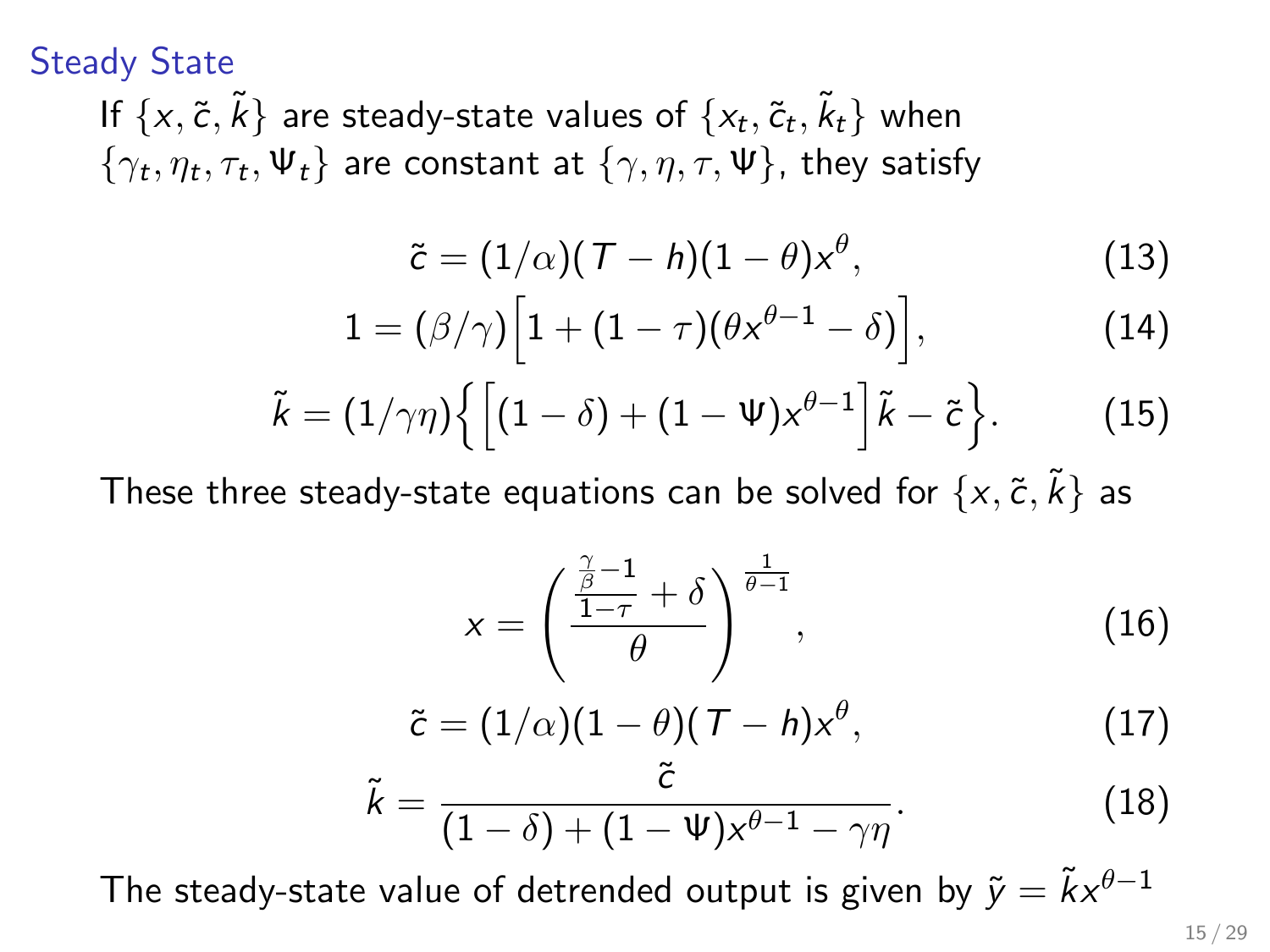## Saving Rate

Time-varying saving rate,  $s_t$ , is given by:

$$
s_t = \frac{Y_t - G_t - C_t - \delta K_t}{Y_t - \delta K_t}
$$
\n(19)

The detrended steady-state saving rate,  $\tilde{s}$ , is given by:

$$
\tilde{s} = \frac{(\gamma \eta - 1)\tilde{k}}{\tilde{y} - \delta \tilde{k}} \tag{20}
$$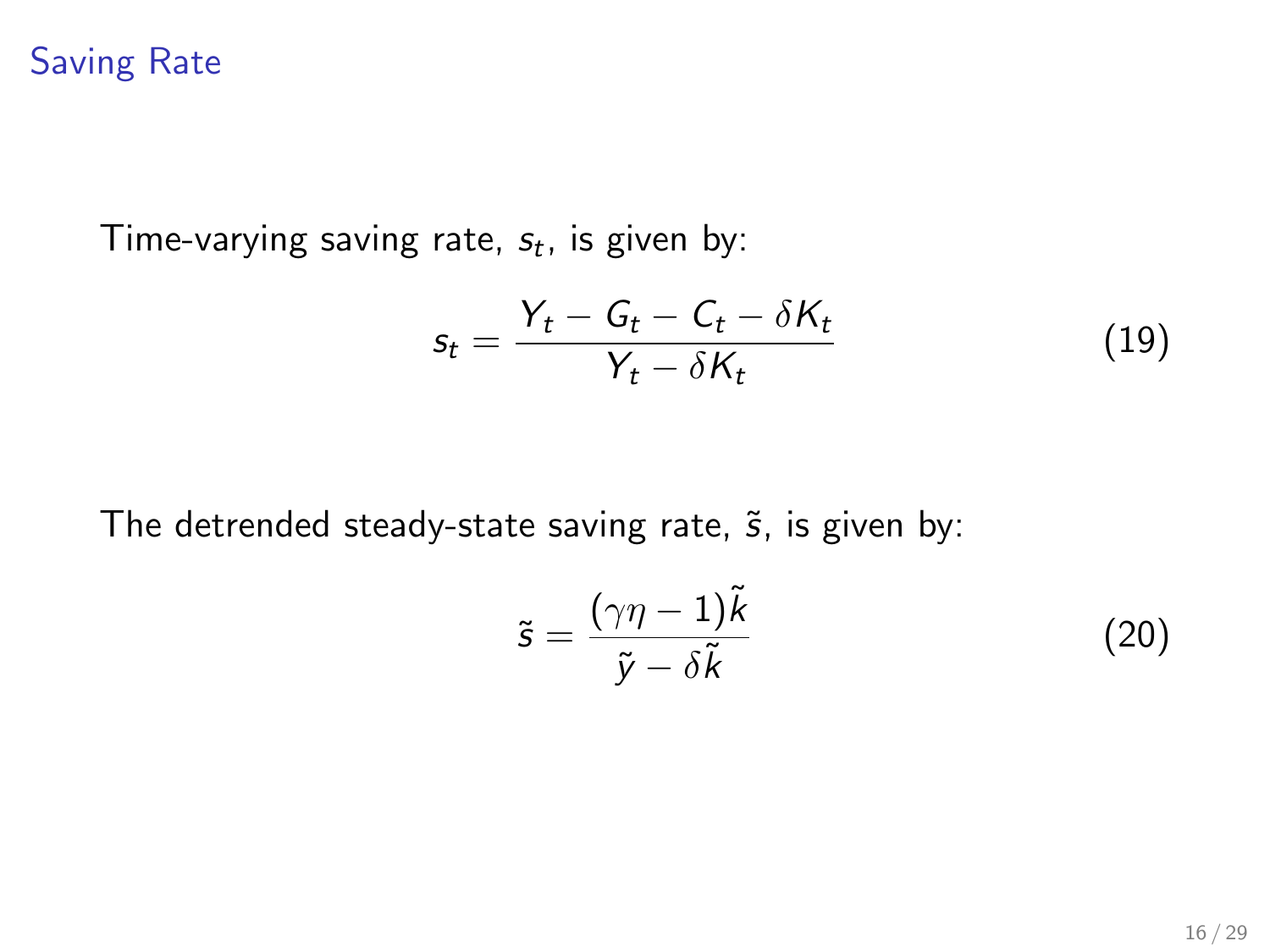## Calibration

- $\triangleright$  Calibration of the 1988-2010 Period
	- $\blacktriangleright$  In my benchmark simulation, I use the actual time series data between 1988 and 2010 for the exogenous variables: TFP growth rate, population growth rate, share of government purchases in output, and capital income tax rate.
- $\blacktriangleright$  Calibration of the Steady State
	- $\triangleright$  For the computation of the steady state, I set the exogenous variables equal to their sample averages.
- $\triangleright$  Calibration of 2011 and beyond
	- $\triangleright$  Between 2011 and the steady state, I assume that all exogenous variables take their steady state values.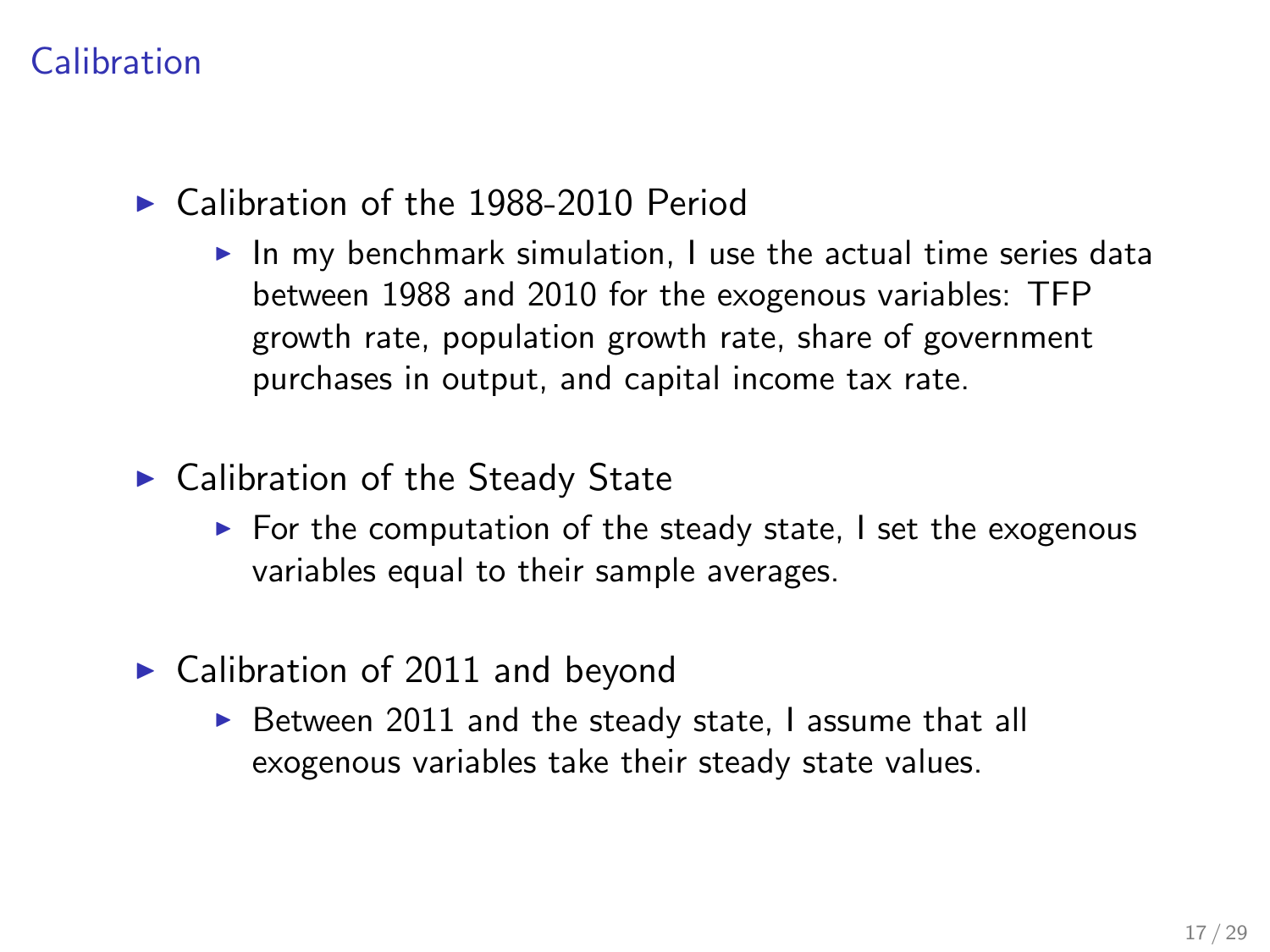## Benchmark Economy, 1998-2010

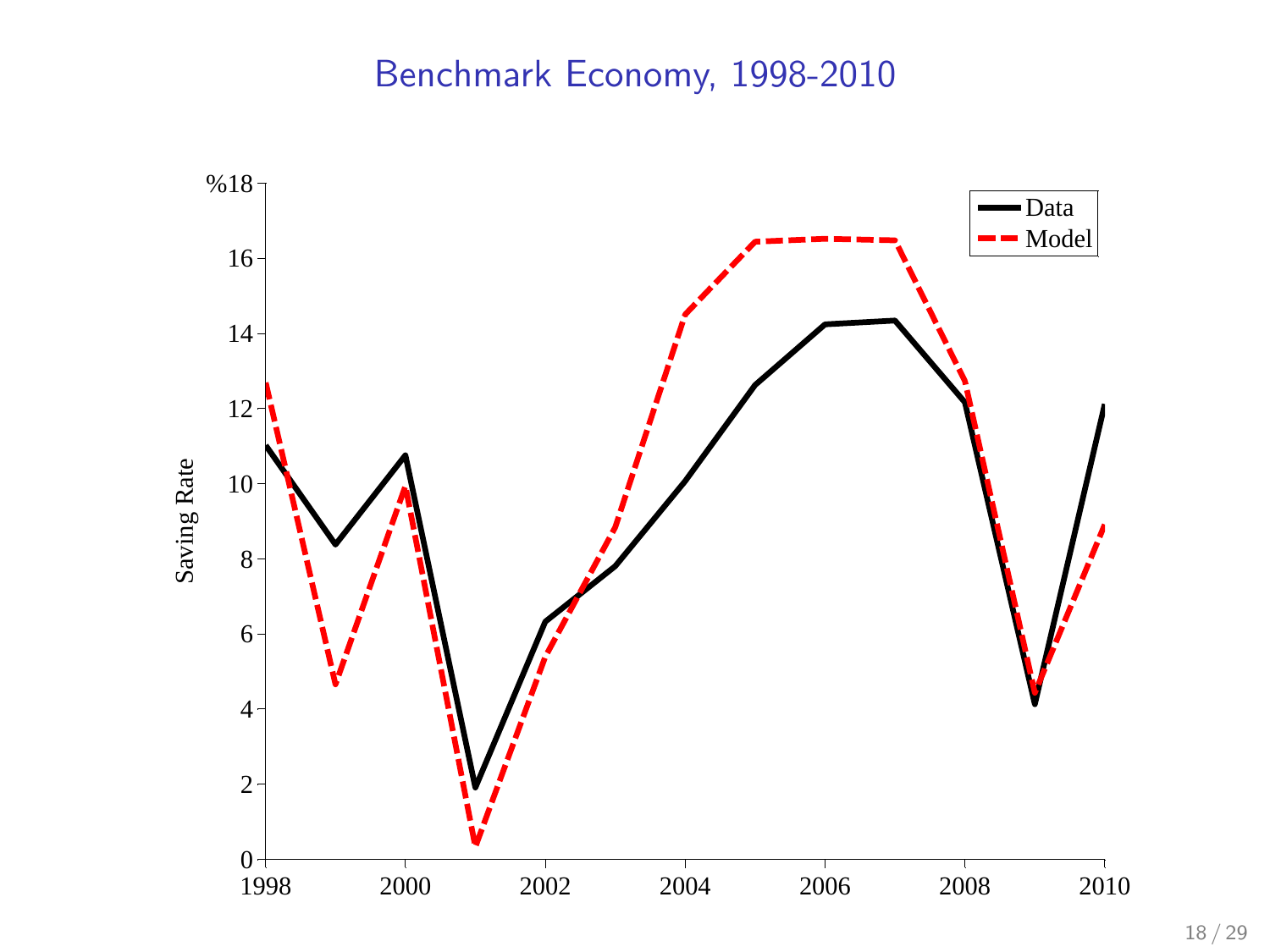## Counterfactual Experiments

- $\triangleright$  In order to isolate the effects of each exogenous variable, I first consider an economy where all the exogenous variables are held constant at their long-run averages throughout the 1988-2010 period.
- $\triangleright$  Next, I introduce the actual time series path of one exogenous variable at a time.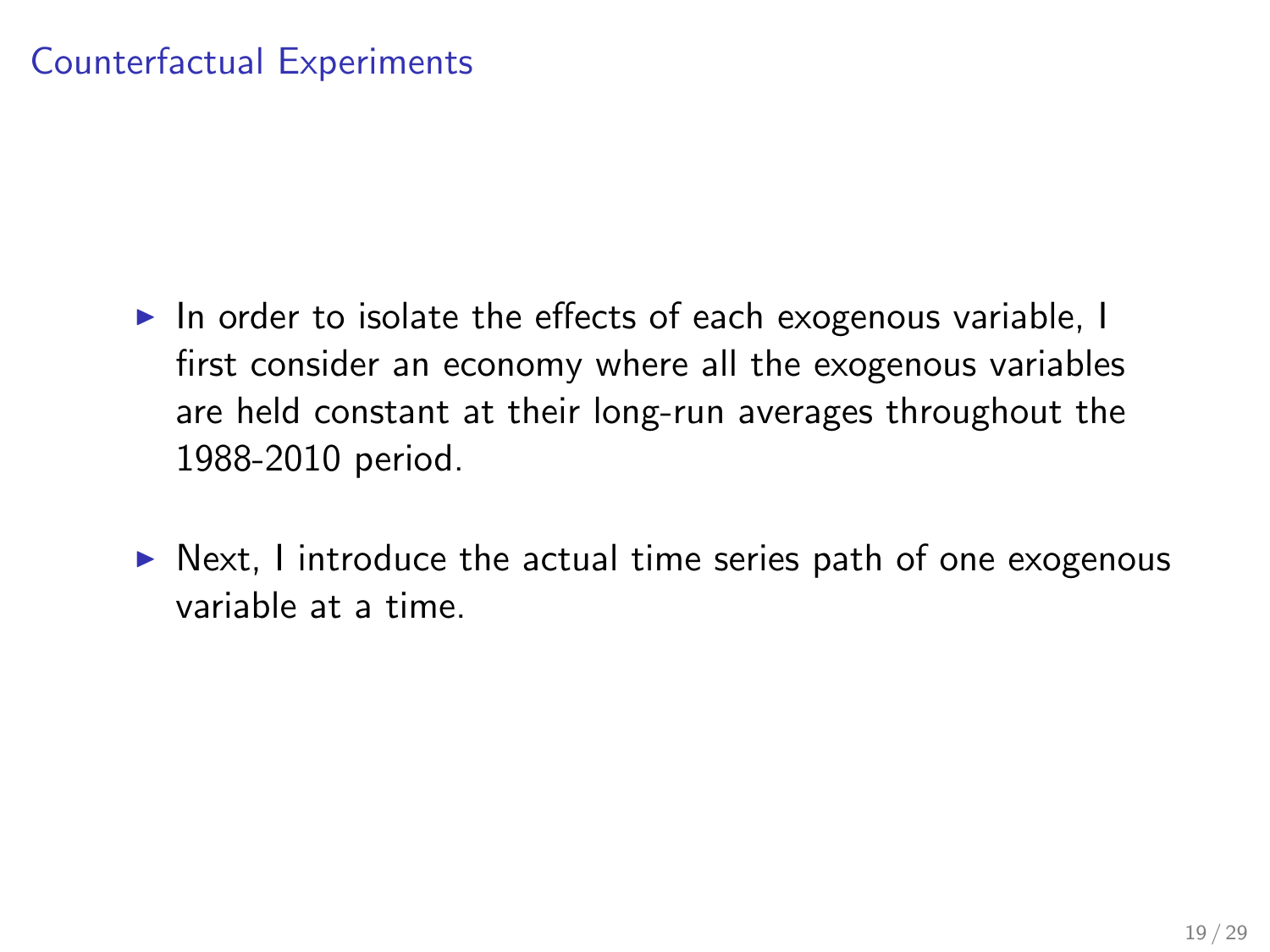## Experiment: Shutting down all the channels

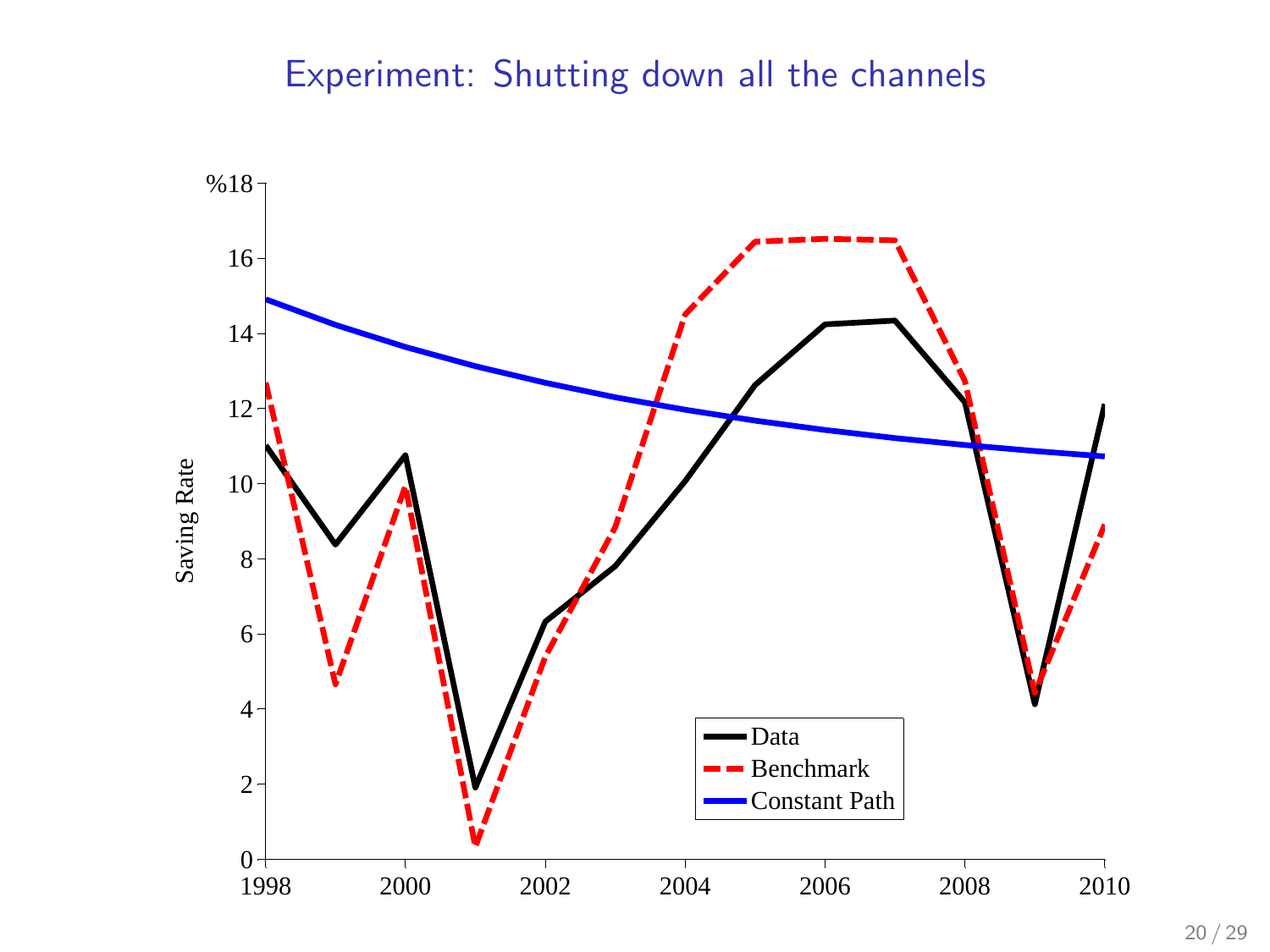## Experiment: The effects of population growth

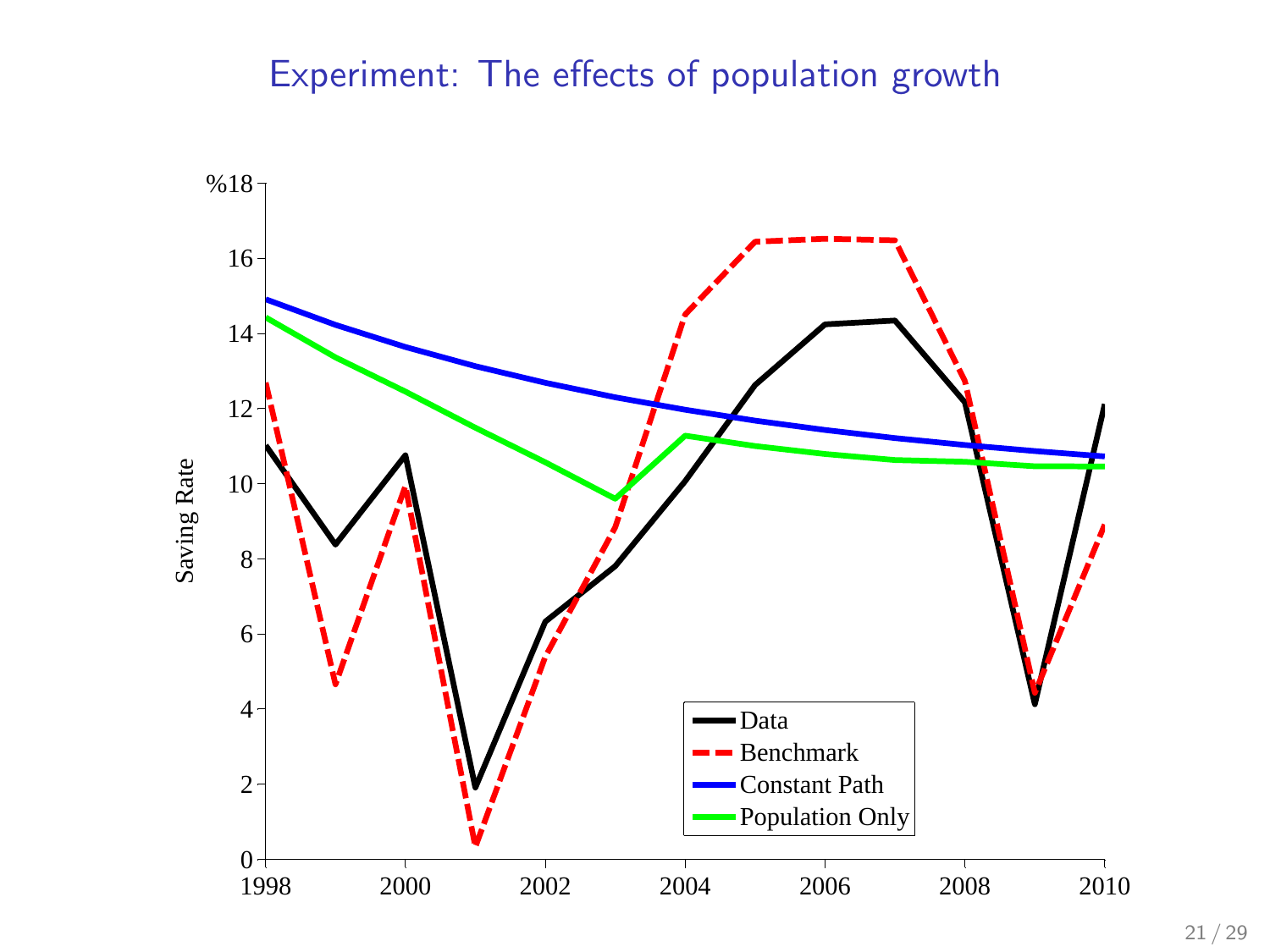## Experiment: The effects of tax rate

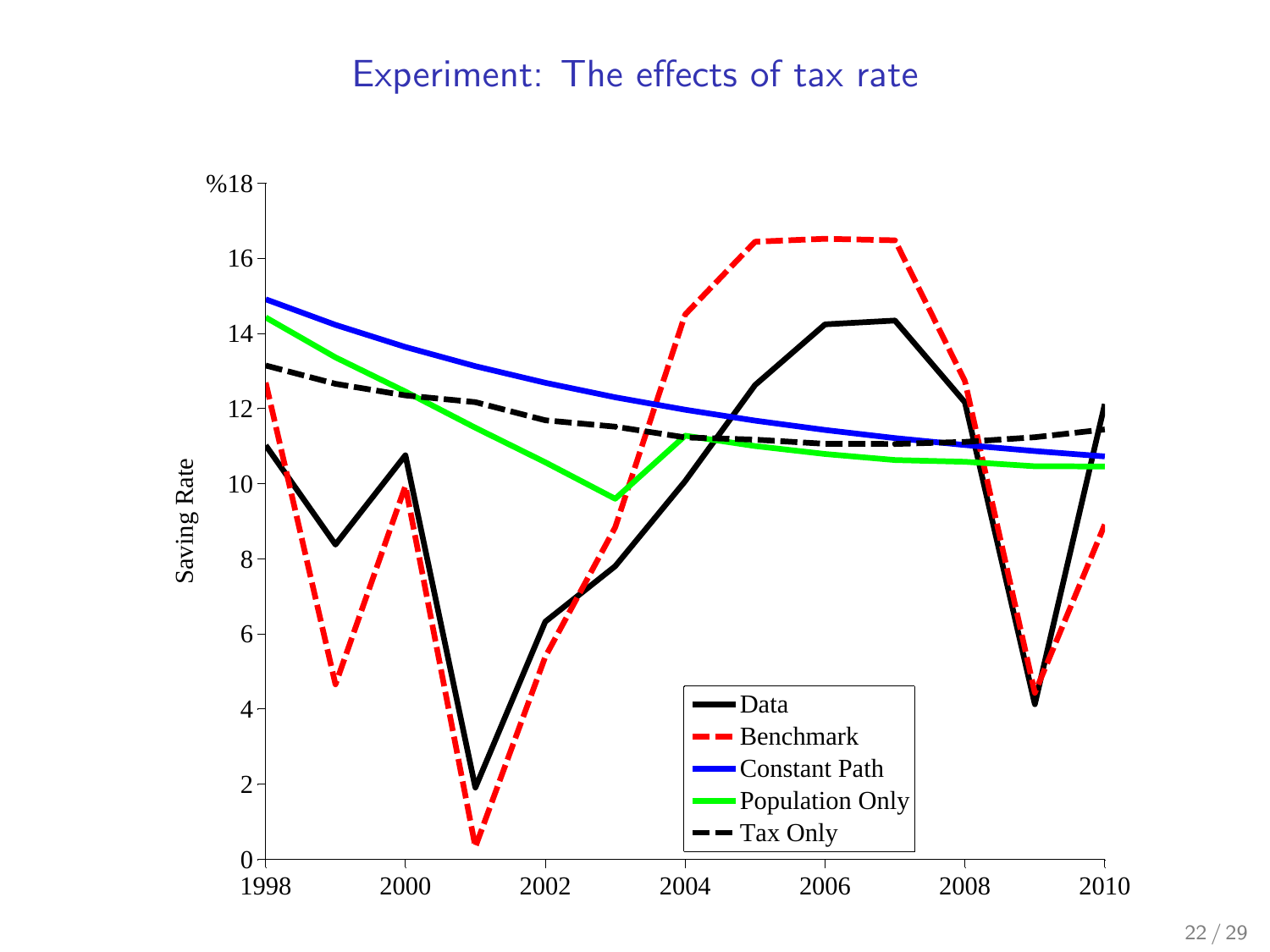## Experiment: The effects of government share

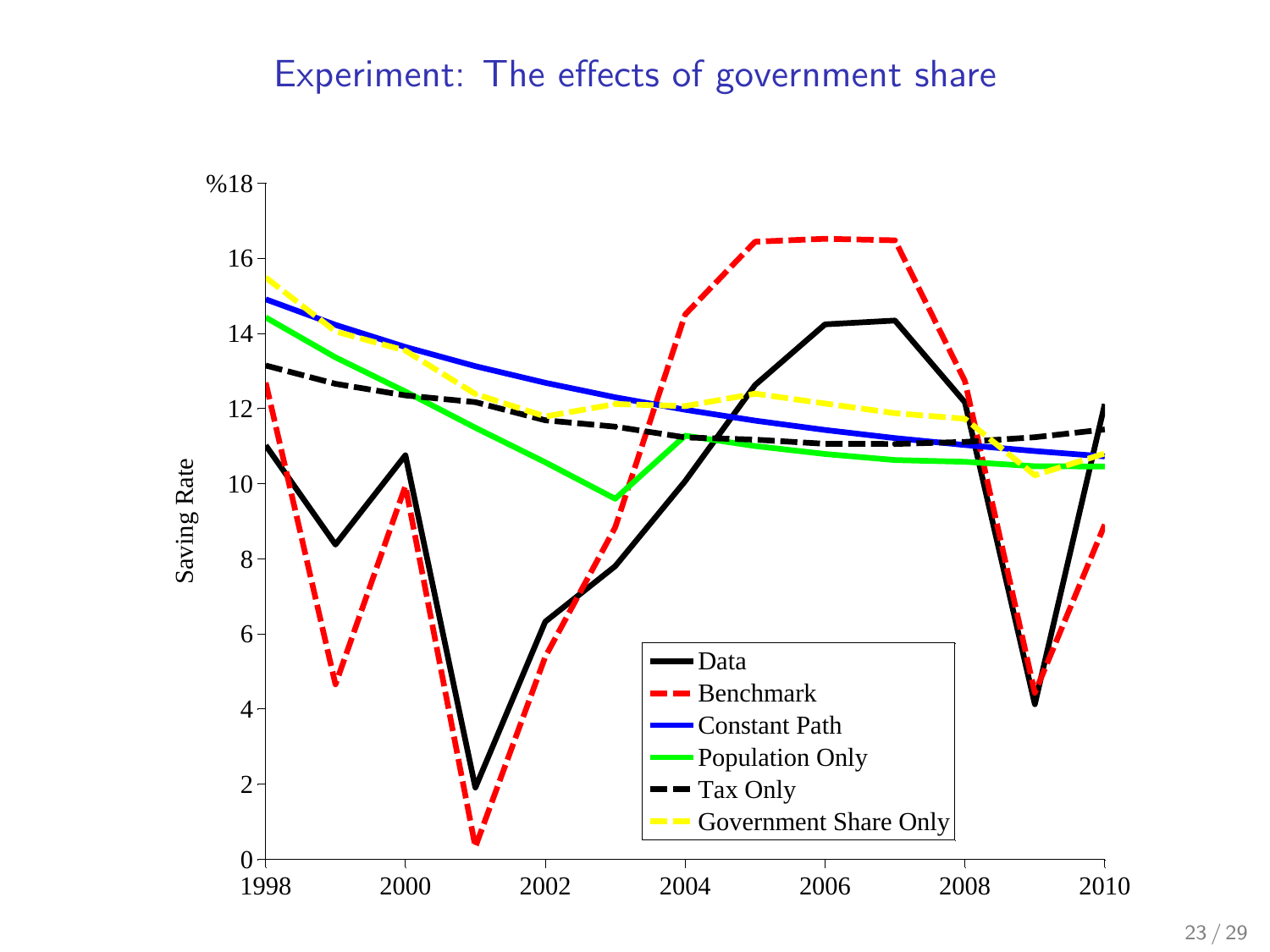## Experiment: The effects of TFP growth

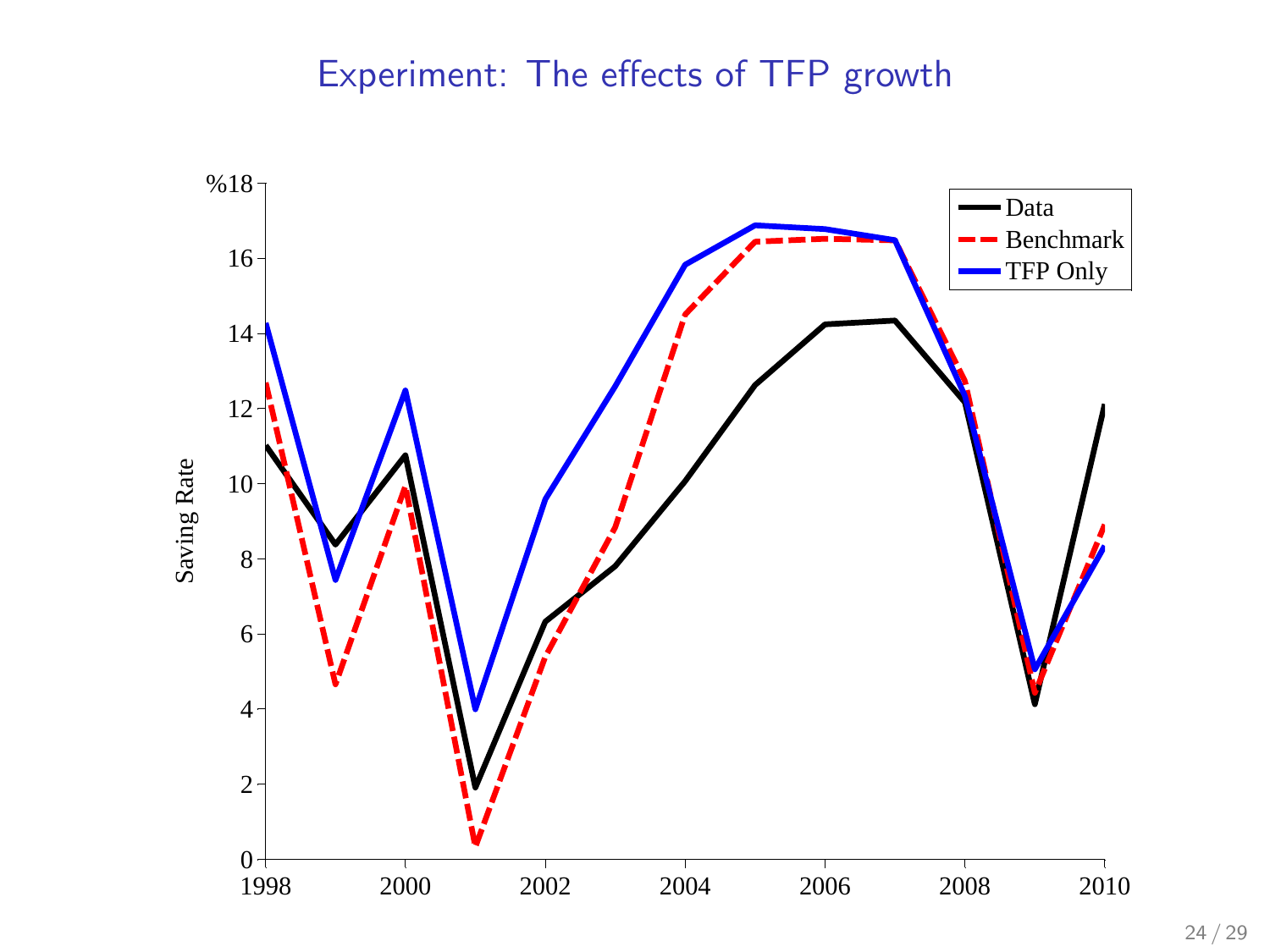## Experiment: Main Determinants of the Saving Rate

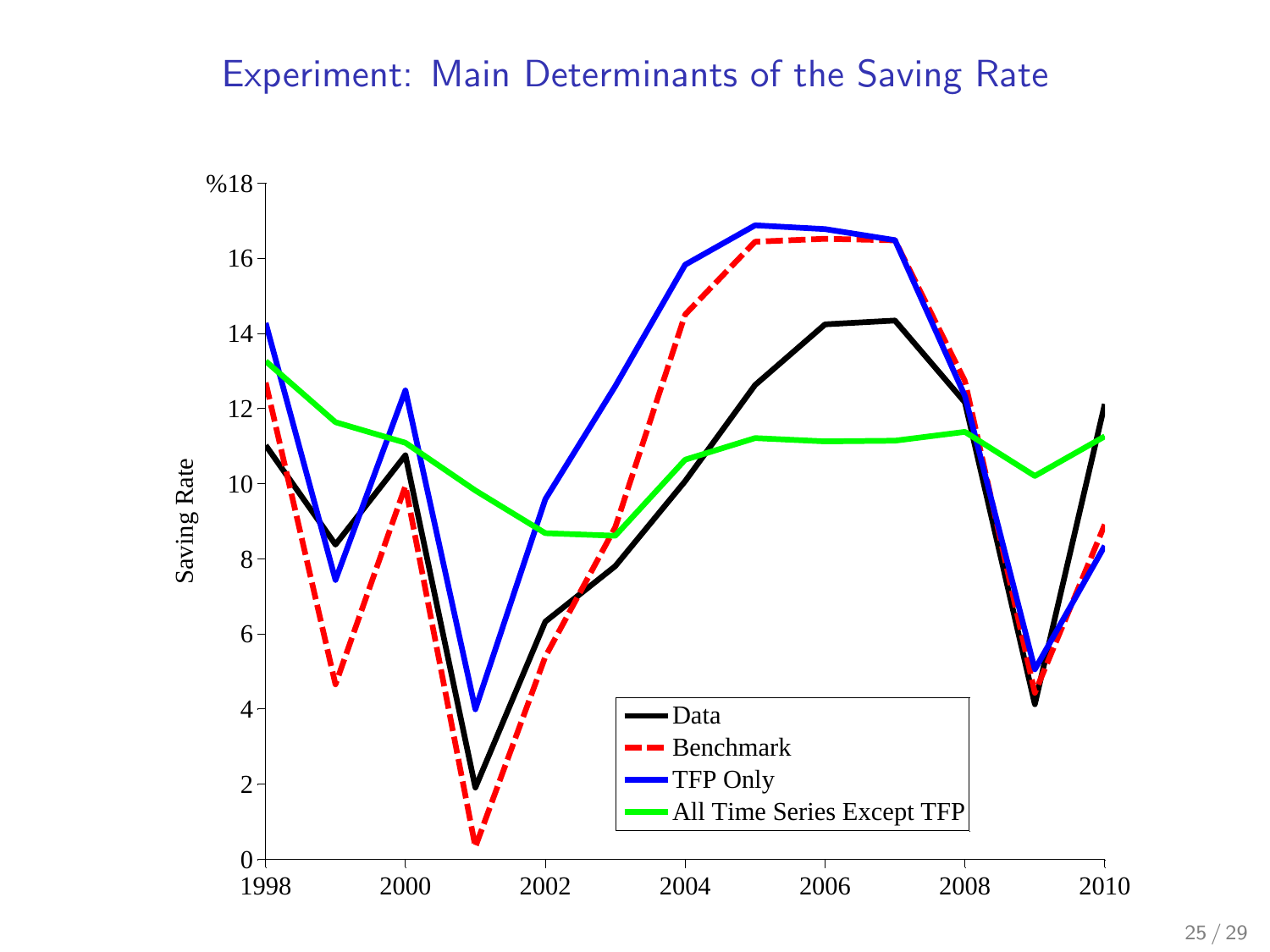## Some Forecasts

$$
\text{TFP Factor Growth Rate} = \begin{cases} 0.11\% & \text{for } 2011 \leq t, \text{ pessimistic} \\ 2.11\% & \text{for } 2011 \leq t, \text{ benchmark} \\ 4.11\% & \text{for } 2011 \leq t, \text{ optimistic} \end{cases}
$$



26 / 29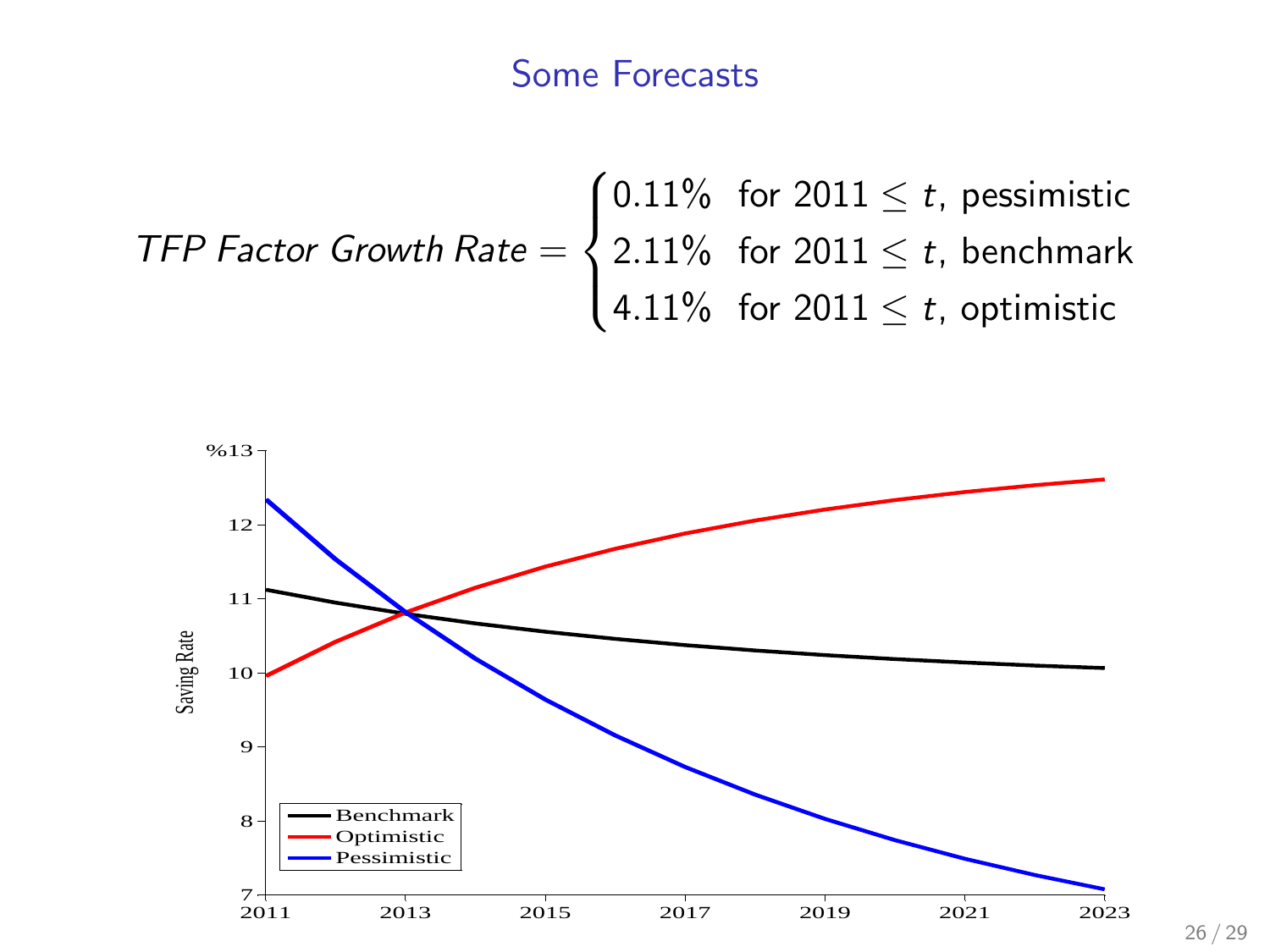## Concluding Remarks

 $\triangleright$  Changes in the TFP growth rate alone can generate most of the secular changes in the Turkish saving/investment rate.

 $\triangleright$  A detailed analysis of the factors behind TFP growth would further enhance our understanding of the saving/investment behavior.

 $\triangleright$  My quantitative results are obtained in a simple growth model that abstracts from potentially important economic factors. Possible important extensions are left for future research.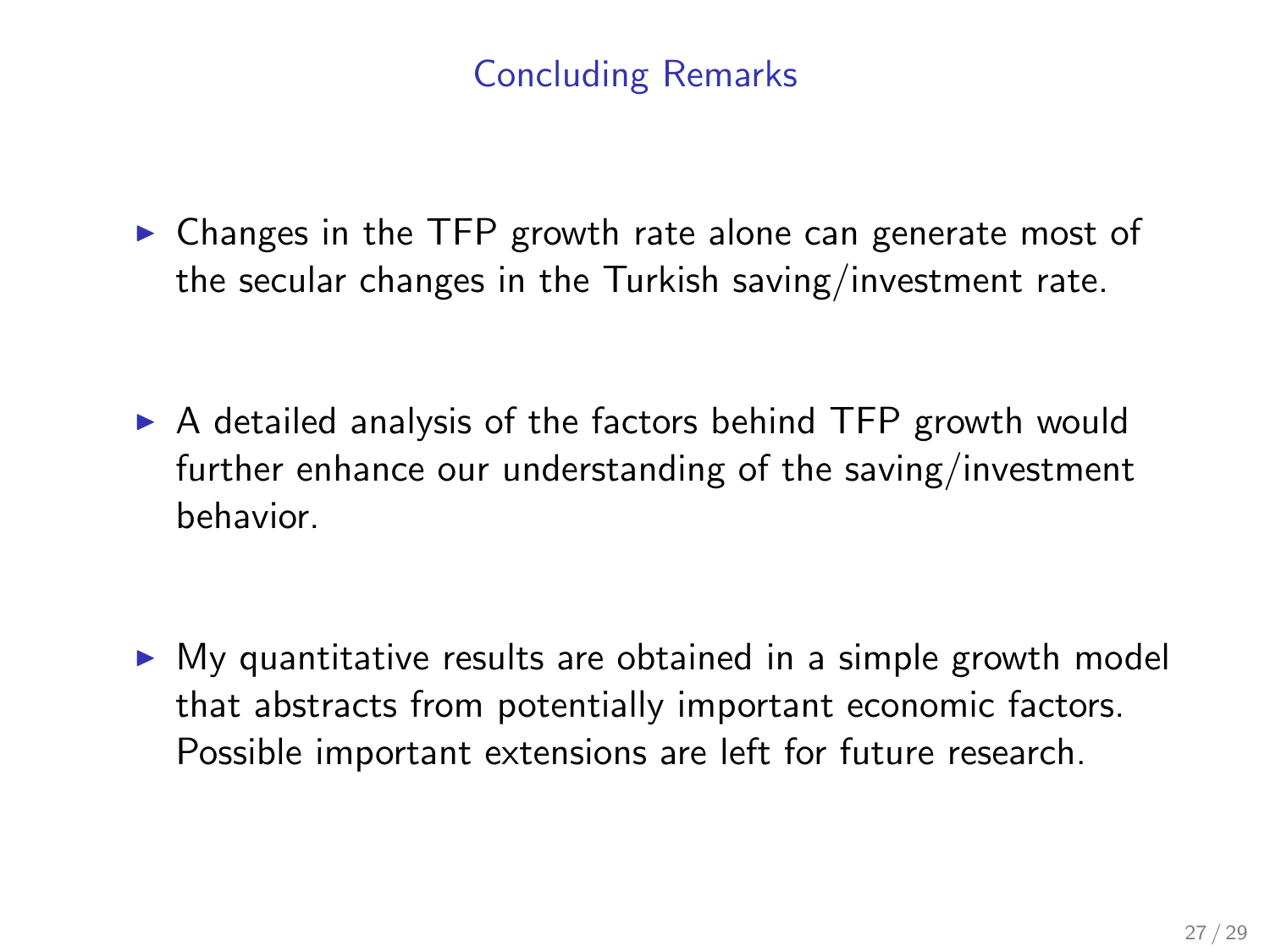#### A Research Agenda: Implications for Current Account Deficits

For each country  $i=\{1,2\}$  , there is a stand-in household with  $N_t^i$ working-age members at date  $t$ . Both capital and labor are immobile across countries. We assume that there is a risk-free bond traded internationally each period. The size of the household evolves over time exogenously. In this framework a representative household maximizes

$$
\sum_{t=0}^{\infty} \beta^t N_t^i (\log c_t^i + \alpha \log (T - h_t^i))
$$

subject to

$$
B_{t+1}^i + C_t^i + X_t^i + \phi K_t^i \left(\frac{X_t^i}{K_t^i} - \varphi^i\right)^2
$$
  
\n
$$
\leq B_t^i \left(1 + r_t^B\right) + w_t^i H_t^i + r_t^i K_t^i - \tau_{kt}^i (r_t^i - \delta^i) K_t^i + TR_t^i - \pi_t^i
$$
  
\n
$$
K_{t+1}^i = (1 - \delta^i) K_t^i + X_t^i
$$
  
\n
$$
B_0^i, K_0^i \text{ given,}
$$